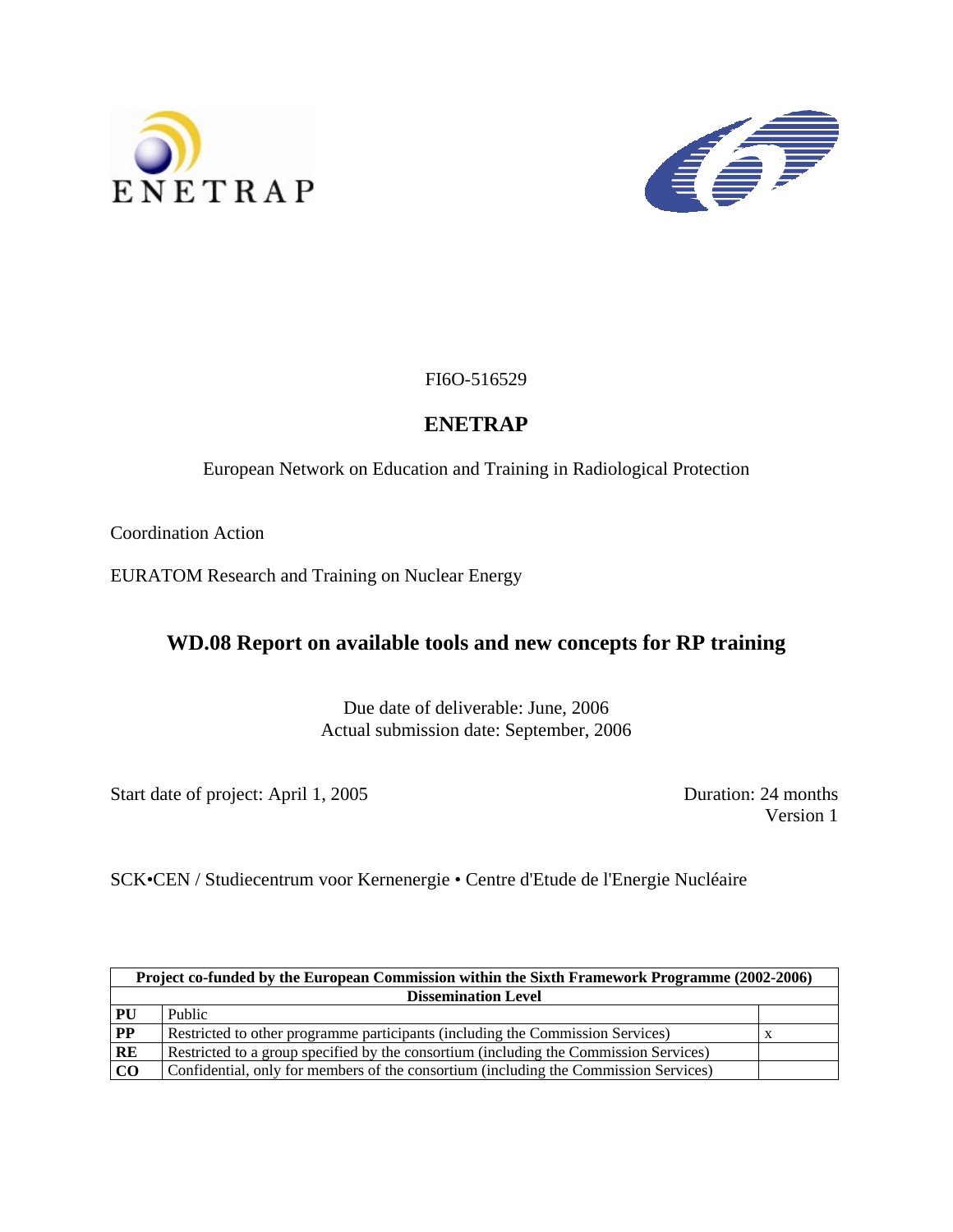WP5 : New concepts and tools for a European Radiation Protection Course

Author : Marisa Marco

## **CONTENT**

- 1. INTRODUCTION.
- 2. CURRENT EDUCATIONAL SCENE. INTRODUCTION TO THE ODL (OPEN AND DISTANCE LEARNING). 2.1 OPEN AND DISTANCE LEARNING.
- 3. EUROPEAN INITIATIVES SUPPORTING ODL.
- 4. DEFINITION AND UTILITY OF A VIRTUAL LEARNING ENVIRONMENT. 4.1 REVIEW OF TECHNICAL CRITERIA FOR THE PLATFORM SELECTION.
- 5. REVIEW OF PEDAGOGICAL METHODOLOGIES: DESIGN AND DEVELOPMENT.
- 6. SPECIFIC REQUIREMENTS FOR RADIATION PROTECTION TRAINING. 6.1 KEYS FOR E-LEARNING SUCCEED. 6.2 STRATEGY PLAN FOR ADAPTING RADIATION PROTECTION EDUCATION AND TRAINING TO E-LEARNING METHODOLOGIES.
- 7. RESULTS 7.1 REVIEW OF EXISTING TOOLS. 7.2 MOODLE: THE SELECTED PLATFORM. 7.3 ERPC PILOT SESSION: "INTERACTION OF RADIATION WITH MATTER".
- 8. CONCLUSIONS.
- 9. REFERENCES.
- 10. PARTICIPANTS.

Annex 1: Glossary

Annex 2: Tools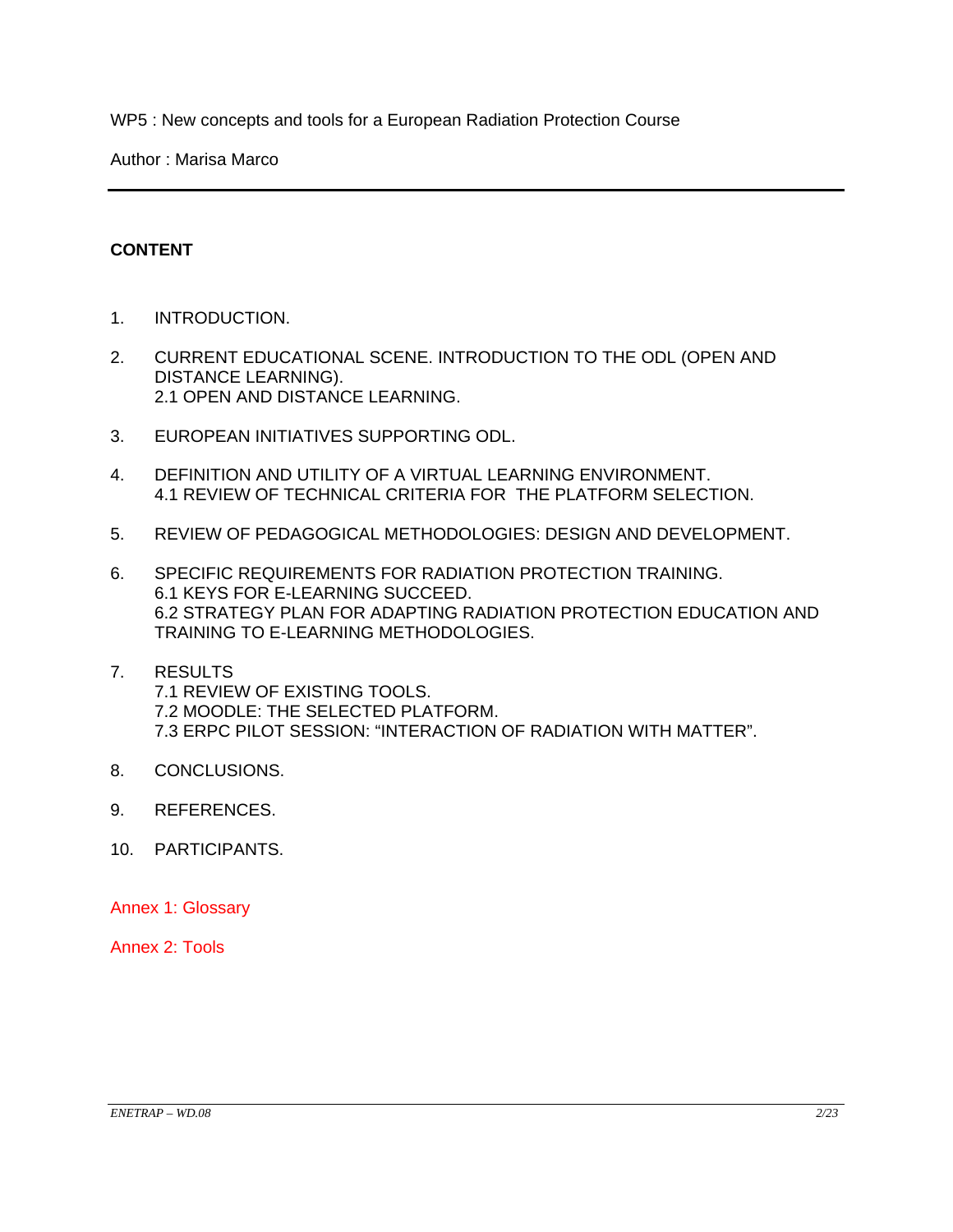### **1. INTRODUCTION**

The development of a common European Radiation Protection (RP) and safety culture and, based on that, the mutual recognition for RP courses and the acquired competencies of RP experts have become a real need. The harmonisation of Education and Training (E&T) is a good starting point. Moreover, harmonisation will favour the mobility of workers and students throughout the European countries.

The ENETRAP project intends to develop a sustainable E&T infrastructure for Radiation Protection, to reach the objectives mentioned before and to ensure the required high level of RP knowledge in the future. Such infrastructure has to be built in such a way that both the initial training (Education) and the unceasing maintenance of the level of competencies (referred to as "Training") are available.

Nowadays, these objectives can only be reached using modern computer technologies (TIC) and cooperation technologies. Especially in this case we are preparing postgraduate courses in the European dimension.

The ENETRAP WP5 "New concepts and tools for an European Radiation Protection Course" (ERPC) has been focused in evaluating modern educational tools such as distance learning. In order to create a strategy and implementation plan to support e-learning in radiation protection, WP5 have prepared this study that includes an analysis of e-learning methodologies and resources. An electronic pilot module of the ERPC has been prepared using an open platform.

This report presents the results obtained by the WP-5 group, in the study of methodologies and possibilities to introduce these technologies in the European RP training System (1). The main goals of this report are to review open and distance learning in the context of present challenges and opportunities, to examine the concepts, to suggest strategy considerations address to the RP training system and to identify the initiatives in this area.

The first task that we have done was an approach to the development and usage of learning resources.

After that, a review on the e-learning methodologies, the present state of the art and its evolution has been carried out. The obtained results have been used to select the best way to host learning activities in the framework of the ENETRAP project. In addition, the study of the current existing e-learning platforms and pedagogical methodologies were an important part, in order to choose the best e-learning tools and to develop the future activities in E&T in RP. Another important task was to identify, analyse and evaluate the Open and Distance learning tools and the existing material for training in Radiation Protection. The investigation has been focused in the current electronic tools in education and training in RP used in the European Universities, Institutions and as well as International Organizations.

In practice, the report details the elements of the e-learning systems, e-learning experiences delivered or enabled by new technologies and incorporates a wide variety of learning strategies. From the scope described above, the goals of the WP-5 group can be summarized as:

- to analyse the feedback from the previous deliveries of the ERPC, as regards its content, its methodology and also concerning its feasibility;
- to perform a survey of the new concepts, new training tools, their availability and suitability in the ERPC;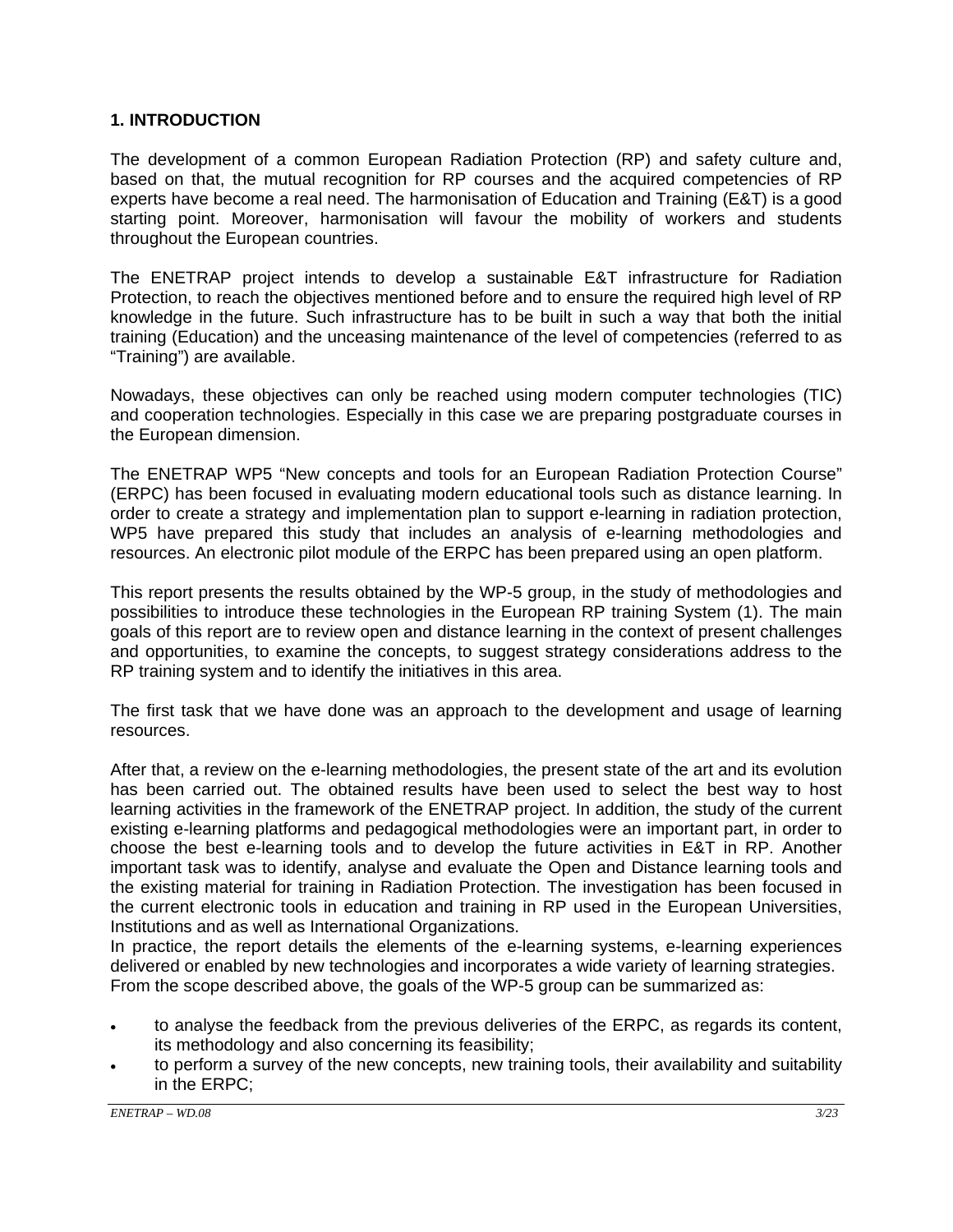- to increase the quality and the adequacy of the accessibility to these different tools;
- to identify and propose the most appropriate learning resources in order to develop one elearning ERPC module.

In this background, ENETRAP WP-5 tries to encourage a strategy and implementation plan to adapt the RP education and training to e-learning methodologies, stressed on identifying the best learning resources for the ERPC. In order to prepare a pilot session run, based on elearning, It has been carried out an evaluation of the capabilities of e-learning technologies and methodologies. The pro and contra of the existing tools had also been carried out. This study was performed in two ways: 1) e-learning educational models or methodologies (the method to management didactical resources in time, pace and environment); and 2) e-learning platform to indicate which one is the most adequate for fitting the requirements for the implementation and validation of the ERPC.

## **2. CURRENT EDUCATIONAL SCENE. INTRODUCTION TO THE ODL (OPEN AND DISTANCE LEARNING)**

There is an increasing worldwide drive to use the technologies based around the WWW as a means of addressing a number of challenges which face higher (and further) education.

The rapid development of information and communication technologies ICT's and the move towards more intensive knowledge, create new challenges and opportunities for the design and delivery of education. The main potential is to increase the capacity and cost-effectiveness of education and training systems.

Nevertheless, the new technologies for education are in continuous development and contain many different aspects, which are depending of the users, for that reason it is necessary to define the terms used through the analysis.

## **2.1 OPEN AND DISTANCE LEARNING**

The term *open and distance learning* (ODL) reflects both, the fact that all or most of the teaching is conducted by someone removed in time and space from the learner, and that the mission aims to include greater dimensions of openness and flexibility, whether in terms of access, curricula, teaching/learning, strategies and techniques, learning material or other elements of structure (2). In this sense, e-learning is considered as part of ODL, in which new multimedia technologies are used to improve the quality of learning and teaching, facilitating access to resources and services as well as remote exchanges and collaboration. Obviously, teachers in conventional classroom may use technology as supplement, but since it is not their principal means of communication the classroom is not considered distance education. In the e-learning system, the educational decisions are made and communicated by a technology (fig.1).

E-learning is based on material and communication tools through a virtual learning environment, supported by an e-learning platform. It also offers tools to follow the track of students performance and sometime other tools as glossary, virtual library, searching tool, working group creation, etc.

One of the most important advantages of e-learning is the overcoming of barriers (anytime, anyplace, any pace and any subject). This removing distance barrier allows a wider participation with the same standardised material, easily updated which, in most of the cases, decreases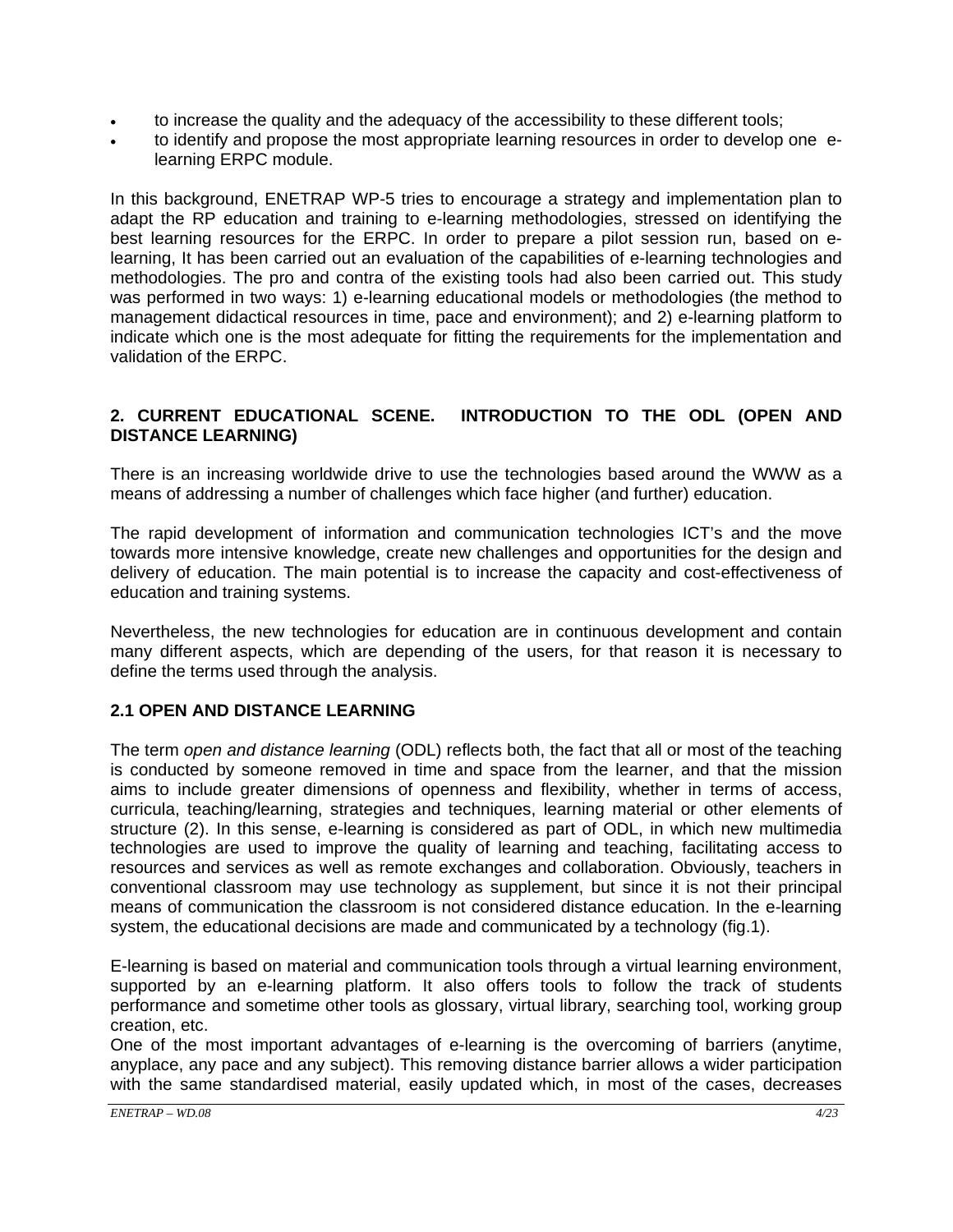learning costs. E-learning tailors individual learning needs. In addition, students are in charge of their own learning.



**Fig. 1. - ODL scheme** 

A combination of both, classroom training and on line learning, named blended learning, is the best option for postgraduate courses or other superior learning experiences.

The term "blended learning" is used to describe a solution that combines several different delivery methods, such as collaboration software, Web-based courses, etc. For the purpose of this report the term refers to courses that combine face-to-face classroom instruction with on line learning

Blended learning is also used to describe learning that combines traditional learning methods with new technology to create a synergistic, dynamic learning structure (3). Studies done by the Universities hosting virtual campuses, show that students learning outcomes are higher that in comparable face-to-face training when b-learning activities are established.

## **3. EUROPEAN INITIATIVES SUPPORTING ODL**

The European Union (EU) has in recent years consistently increased distance education components of its educational programmes, and has included open and distance learning explicitly in its Maastricht Treaty.

The ODL afford an alternative or integration available system to the classroom based training. The ODL can contribute to the educational methods diffusion, based in the student, as well as gives sense and educative content to the Internet use.

The e-learning, and the education in general, has become one of the EU action priorities. The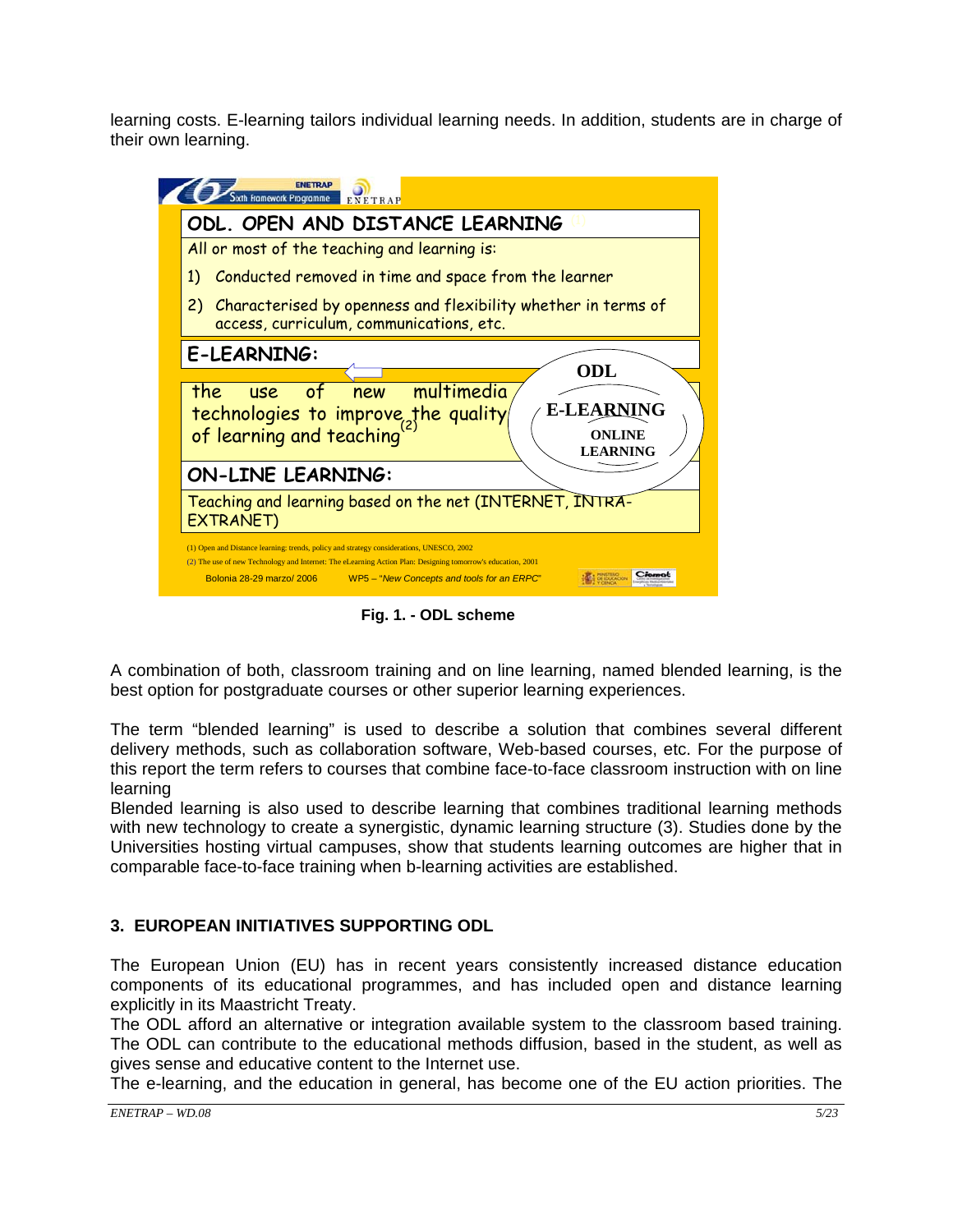title homologation and teacher distance training courses acknowledgment have supposed the official admission to the ODL systems.

The EU has support the open and distance learning through the politic lines implementation in its innovation, education, training and research programs.

Several EU initiatives aim to create a 'critical mass' of resources to leverage ODL and e-Learning development and use. The Commission has adopted the "*e*Learning" initiative to adapt the EU's education and training systems.

At the Lisbon European Council on 23 and 24 March 2000, the Heads of State and Government set the Union the objective of becoming "the most competitive and dynamic knowledge-driven economy in the world". Europe, which, enjoys one of the highest levels of education, and has the necessary investment capacity, still lags far behind in the use of the new information and communication technologies. E Learning is designed to enable Europe to catch up by intensifying its efforts  $(4)$ . It implements and extends into education and training the **eEurope** action plan, including in particular the guidelines for employment. The e-learning action plan is a reference point in the European initiatives because of the efforts made in the junction of all the programs, initiatives and European funds that support the e-learning.

The e-Europe 2005 Action Plan (5) sets its targets on e-learning. It takes action, encourages the effort convergence towards a common joint of action priorities, and establishes education and training politics, where there is included the e- learning, therefore set the following targets:

**From e-Learning Initiative to Programme**: the eLearning Initiative has been supporting the coordination of European e-learning efforts at both European and national level since 2001. Under eEurope 2005, the Commission will:

**Launch the e-Learning Programme** (2004-2006) to continue this work and support priority areas, including the deployment of virtual campuses (below). The programme was proposed on December 2002, to be adopted in the Education Council of November 2003.

**Analyse the European market for e-learning**, including the private sector, to identify obstacles and propose remedies;

**Virtual campuses for all students**. All universities should offer on-line access for students and researchers to maximize the quality and efficiency of learning processes and activities. In the final report (6) of the study on virtual campus, the Commission establishes recommendations for future actions.

**Grids for e-Learning**: the Commission has already launched research and pilot projects in using advanced distributed computing systems ("GRIDs") and broadband networks to provide high quality learning facilities.

**The eContent***plus* **programme** to make digital content in Europe more accessible, usable and exploitable. The 4-year programme (2005–08), proposed, will have a budget of € 149 million to tackle organizational barriers and promote to take up of leading-edge technical solutions to improve accessibility and usability of digital material in a multilingual environment.

The programme aims at facilitating access to digital content, its use and exploitation, enhancing quality of content with well-defined metadata, and reinforcing cooperation between digital content stakeholders. Programme No 456/2005/EC(7).

E-learning is also among the objectives of the Information Society Technologies (IST) programme, which is part of the EU Research Framework Programme. The focus of research in this area is on applications of technologies for user-centered learning, building on the concept of ubiquitous computing and on sound pedagogical principles.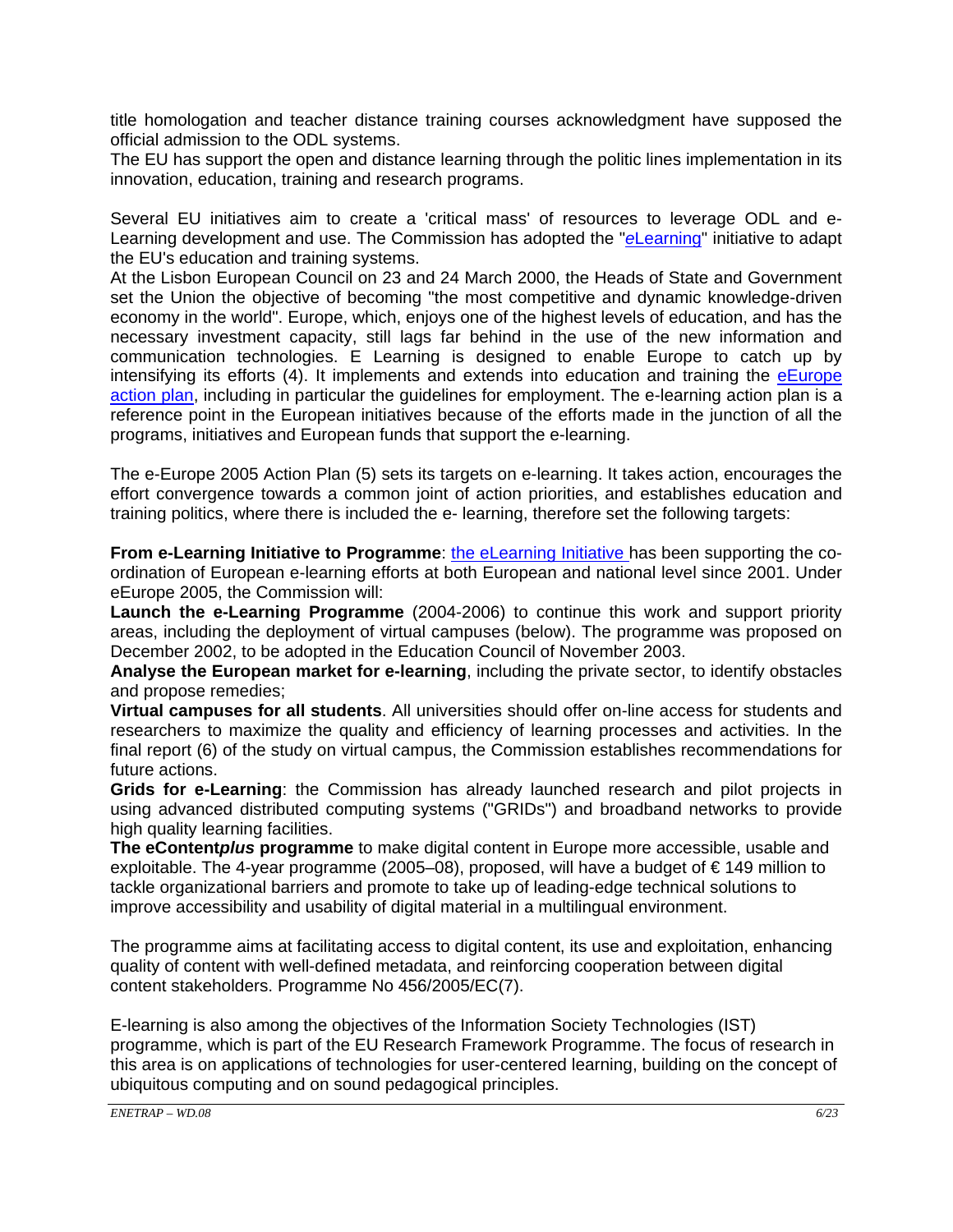## **4. DEFINITION AND UTILITY OF A VIRTUAL LEARNING ENVIRONMENT**

The term **Virtual Learning Environment (VLE)** is used to refer to the "online" interactions of various kinds which take place between learners and tutors. The VLE refers to the components in which learners and tutors participate in "online" interactions of various kinds, including online learning.

VLE may be used to support a range of learning context, distance learning and on line learning. The principle functions that the complete VLE needs to deliver are:

- Controlled access to curriculum that has been mapped to elements that can be separately assessed and recorded.
- Tracking student activity and achievement against these elements using simple processes for course administration and student tracking that make it possible for tutors to define and set up a course with accompanying materials and activities to direct, guide and monitor learner progress.
- Support of on-line learning, including access to learning resources, assessment and guidance. The learning resources may be self-developed, or professionally authored and purchased materials that can be available for use by learners.
- Communication between the learner, the tutor and other learning support specialists to provide direct support and feedback for learners, as well as peer-group communications that build a sense of group identity and community of interest.
- Links to other administrative systems, both in-house and externally.

In addition, a VLE will need to record certain basic information about students such as registration details, course details, course pre-requisites, qualification aims and study time. Moreover, the VLE should be simple to use and conformed to accessibility standards. The VLE system is provided by the ining platform.

### **Review of technical criteria for the platform selection**

An e-learning platform consists of a software specifically designed to support course management and online communities in a secure and scalable manner by means of a modular architecture and defines the VLE where the courses are delivered.

## **E-learning platform analysis**

During this period of ENETRAP, different platforms have been studied in order to guess which one could fit better to ENETRAP objectives. In this way, we drew up a list of requirements and vendor's supplies on e-learning have informed us about their platforms.

We have considered two groups of platforms:

- 1) Free or open source platforms, available in internet, which are updated by a very active and dynamic community of users and developers. This is the case of MOODLE and ATUTOR.
- 2) Commercial platforms as: ORACLE e-learning (ORACLE), QS-TUTOR (SATEC), IDT(DOMÈNECH S.A) E-TRAINING (ENCYCLOMEDIA) and others.

In order to obtain the most appropriate platform for ENETRAP needs, it has been necessary to analyse certain aspects and compare them among all the studied platforms. Some of these aspects are: functionality, architecture, course organisation, design possibilities, communication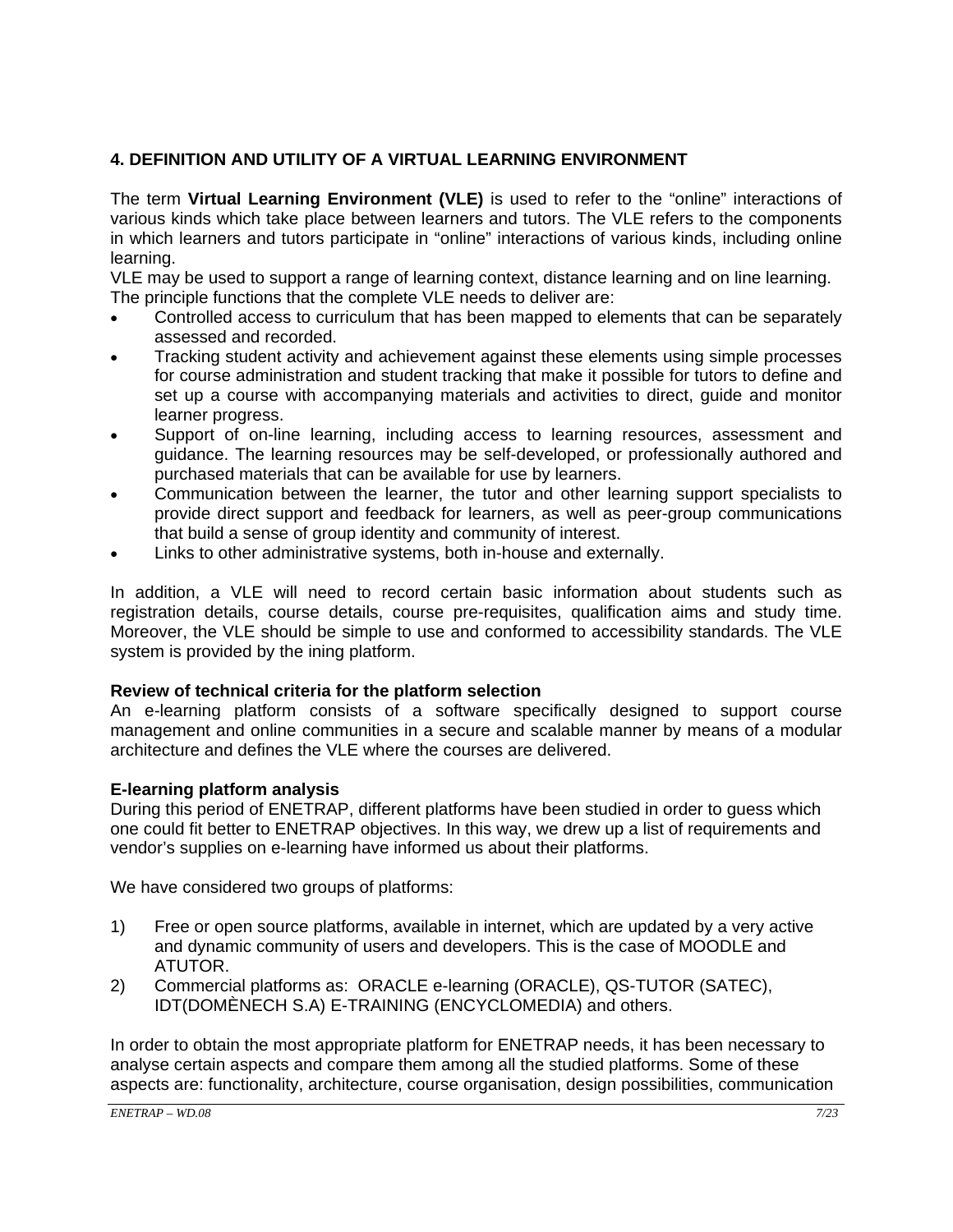tools, files management, multilanguage possibilities, assessment tools, methodological resources, multimedia resources, compatibility with other platforms, use and access conditions, necessary requirement, cost and security (8).

Some of the commercial platforms (1-4 inc.) and free or open source platforms analysed (5-6 inc.) are listed next:

- 1. ORACLE I-LEARNING MANAGEMENT SYSTEM (ORACLE)
- 2. QS-TUTOR (SATEC)
- 3. IDT (DOMÈNECH S.A.)
- 4. E-TRAINING (ENCYCLOMEDIA)
- 5. ATUTOR (UNIVERSITY OF TORONTO, CANADÁ)

| N <sup>o</sup> | <b>PECULIARITIES</b>                                                                                                                                                                                                                                                                                              | <b>DISADVANTAGES</b>                                                                                                                            |
|----------------|-------------------------------------------------------------------------------------------------------------------------------------------------------------------------------------------------------------------------------------------------------------------------------------------------------------------|-------------------------------------------------------------------------------------------------------------------------------------------------|
|                | • human resources: educational itineraries; training virtual<br>groups<br>• evaluative tools: random generator of examination tests                                                                                                                                                                               | cost high<br>installation time: high                                                                                                            |
| $\overline{2}$ | • compatibility: integrated with a tool qs-author to create<br>scorm courses<br>• contents: multimedia objects and contents formatted as html                                                                                                                                                                     | cost: high                                                                                                                                      |
| 3              | • contents: didactic units, exercises, glossaries, exams,                                                                                                                                                                                                                                                         | cost: high                                                                                                                                      |
| 4              | . contents: easy way to design a course<br>·cost: acceptable                                                                                                                                                                                                                                                      | concurrency: limited<br>multilanguage module: still<br>developing                                                                               |
| 5              | • interface: simple and intuitive<br>· concurrency: unlimited<br>• compatibility: scorm<br>· statistical tools: register of learners access<br>• multilanguage module: 34 languages<br>. contents: multimedia and html format<br>• evolution: groups of developers<br>• resources: multiple educational resources | edition of contents: difficulties<br>maintenance: none<br>course administration: none<br>documentation about<br>administration and use: limited |
| 6              | • compatibility: scorm<br>• multilanguage module: package for 13 languages                                                                                                                                                                                                                                        | contents: No multimedia<br>possibilities                                                                                                        |

Table1. Characteristics of analysed e-learning platforms

6. MOODLE (UNIVERSITY OF TECHNOLOGY OF PERTH, AUSTRALIA)

In the table 1, the most relevant characteristics of each platform are shown.

# **5. REVIEW OF PEDAGOGICAL METHODOLOGIES: DESIGN AND DEVELOPMENT**

Didactic methodology can be defined as the way to administrate the didactic resources in order to ease the learning process to an individual or an individuals group.

This management implies how the educational material and the use of didactic tools must be programmed in the time and in the environment.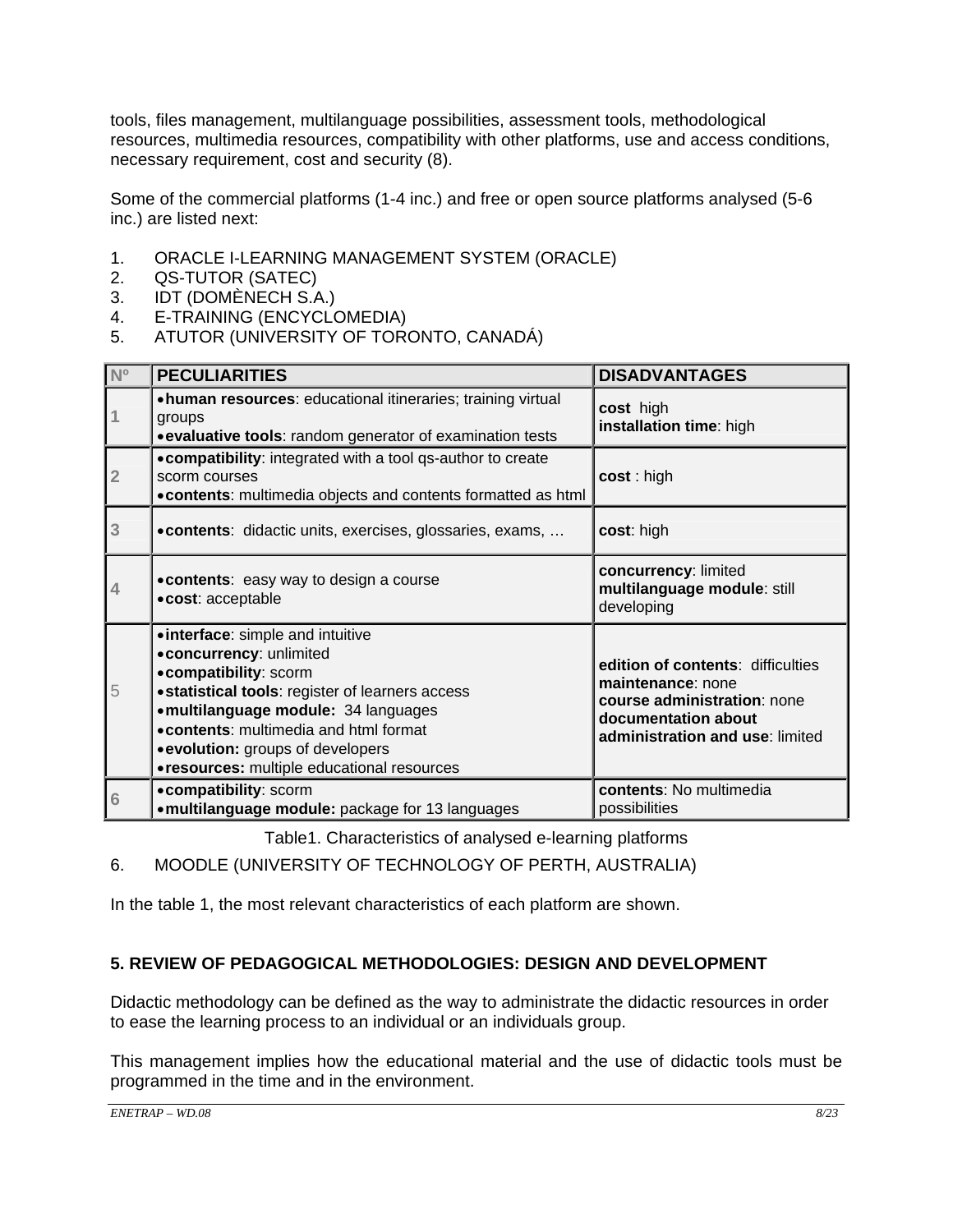In this way, the didactical methodologies can be classified according to the main characteristic that we want to stick out. In accordance with it, a classification can be the way to receive the information: distance learning, classroom based training, or mixed training. Another one could stick out the acquired knowledge evaluation way, or for example based on the used tools organisation (9).

### **Evaluation of modern educational tools:**

There are many didactic methodologies that depend on the organizer entity, the objectives and the specific receiver. Because of that we are going to difference among three on-line methodological systems. This classification is supported by didactic methodological studies done by professional entities. This three kind of models can be distinguish by the teaching-learning process complexity and accordingly by the used electronic tools complexity, as well as by the objectives ambition.

E-learning educational models can be grouped as:

- A) VLE based on the elaboration, management and distribution of didactical content, including basic communication tools (Table 3).
- B) VLE based on communication and teaching-learning activities, which includes didactical material management tools (Table 4).
- C) Virtual management systems of Human Resources or Academic Communities, which include training tools, having their objectives a gatherer scope than simple training.

It should be take into account that model B could be a good solution for delivering e-learning or b-learning training courses.

A resume with the most important tools and properties of e-learning educational model B is shown in table 2.

| <b>DIDACTICAL</b><br><b>MATERIAL TOOLS</b> | <b>COMMUNICATION</b><br><b>TOOLS</b> | <b>STUDENT</b><br><b>TRACKTOOLS</b> | <b>OTHER TOOLS</b>                                   | <b>GLOBAL</b><br><b>PROPIERTIES</b>                      |
|--------------------------------------------|--------------------------------------|-------------------------------------|------------------------------------------------------|----------------------------------------------------------|
| <b>WBT</b>                                 | e-mail                               | % Platform use                      | Help                                                 | <b>Access Control</b>                                    |
| e-books                                    | Telephone                            | Evaluations                         | Search                                               | Disability Assistance                                    |
| (pdf, doc, ppt,<br>Files<br>etc)           | Chats                                | Exams                               | Links                                                | <b>Standard Compatibility</b>                            |
| Videos (avi, etc.)                         | Forum                                | Exercises                           | Virtual Library                                      | Antivirus and Worm Scam                                  |
| Executables (exe)                          | <b>Advertisements Table</b>          |                                     | <b>Notebook</b>                                      | <b>Security Copies</b>                                   |
| e-blackboard                               | Distribution List                    |                                     | Personal Web Site                                    | Previous Training<br>for<br><b>Trainers and Trainees</b> |
| Videoconference                            | Videoconference                      |                                     | Working Group Creation                               |                                                          |
| .                                          | $\cdots$                             |                                     | Progress Control<br>evaluation<br>Auto<br>(trainees) |                                                          |
|                                            |                                      |                                     | Send and download Files<br>to Server                 |                                                          |

Table 2: Tools and properties of the e-learning educational model B

# **MODEL A:** EDUCATIONAL METHODOLOGY FOR SIMPLE E-LEARNING (TABLE 3)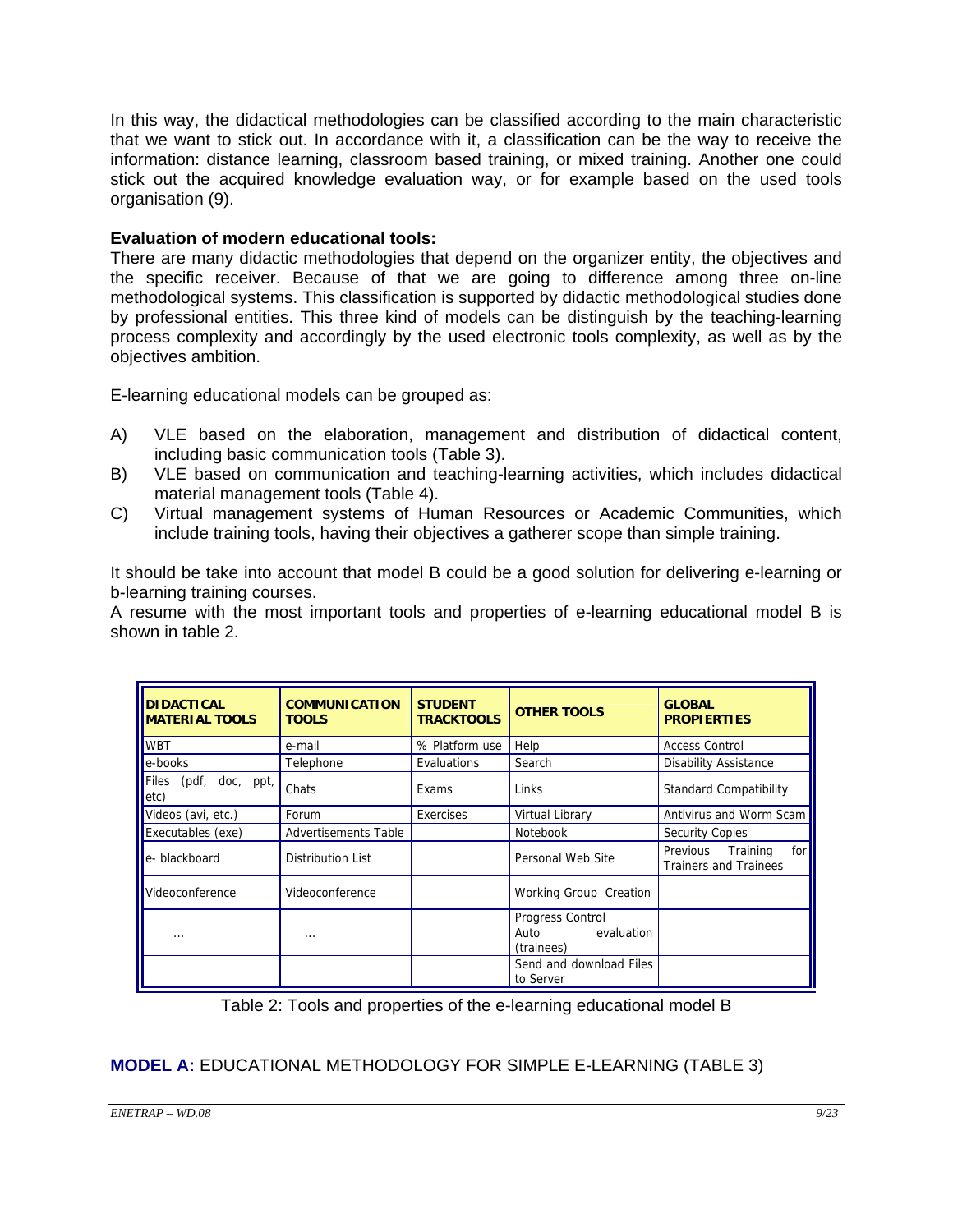| <b>TRAINING DURATION</b>   | WORKING CALENDAR: START AND END                                                                |                                                                                                      | <b>NO</b>        |
|----------------------------|------------------------------------------------------------------------------------------------|------------------------------------------------------------------------------------------------------|------------------|
| <b>SCHEDULE</b>            | SCHEDULED CONTENT AND ACTIVITIES                                                               |                                                                                                      | <b>NO</b>        |
| <b>PACE</b>                | <b>SELF-LEARNING</b>                                                                           |                                                                                                      | <b>YES</b>       |
|                            | TUTORIZED STUDY (A TUTOR/EXPERT FOR HELP AND LEARNER REQUESTS:<br>(Instructor-led group)       |                                                                                                      | <b>SOMETIMES</b> |
|                            | <b>ON-LINE</b>                                                                                 |                                                                                                      | <b>POSSIBLE</b>  |
| <b>DELIVER OF CONTENT</b>  | <b>DOWNLOAD</b>                                                                                |                                                                                                      | <b>POSSIBLE</b>  |
|                            | <b>FACE TO FACE MEETING</b>                                                                    |                                                                                                      |                  |
|                            | POST DELIVERY                                                                                  |                                                                                                      | <b>POSSIBLE</b>  |
| <b>CONTENT:</b>            | HTML/DOC/PPT/PDF; VIDEO; AUDIO;<br>MULTIMEDIA; INTERACTIVE MULTIMEDIA;<br>SOFTWARE/SIMULATIONS | ASYNCHRONOUS LEARNING:                                                                               | <b>MOST</b>      |
|                            |                                                                                                |                                                                                                      | <b>POSSIBLE</b>  |
|                            |                                                                                                | <b>SYNCHRONOUS LEARNING:</b><br>MULTICASTING (video-tele-audio<br>conferencing); presential learning |                  |
| <b>COMMUNICATION TOOLS</b> | E-MAIL/CHAT/FORUM/TELEPHONE/POST/VIDEO CONFERENCING/ETC                                        |                                                                                                      | SIMPLE/          |
|                            |                                                                                                |                                                                                                      | <b>SOMETIMES</b> |
|                            | STATISTIC OF PLATFORM USAGE                                                                    |                                                                                                      | <b>NO</b>        |
| <b>LEARNING TRACK</b>      | STATISTIC OF PARTICIPATION IN ACTIVITIES (forum, exercises, etc)                               |                                                                                                      | <b>NO</b>        |
|                            | <b>EVALUATION AND EXAMS</b>                                                                    |                                                                                                      | <b>POSSIBLE</b>  |
| <b>MOTIVATION</b>          | DAYLY OR WEEKLY TUTOR TOUCH (via e-mail, etc.)                                                 |                                                                                                      | <b>NO</b>        |
| <b>OTHER TOOLS</b>         | BIBLIOGRAPHY/GLOSSARY/FAQs/NEWSGROUP/BBS/ETC                                                   |                                                                                                      | <b>NO</b>        |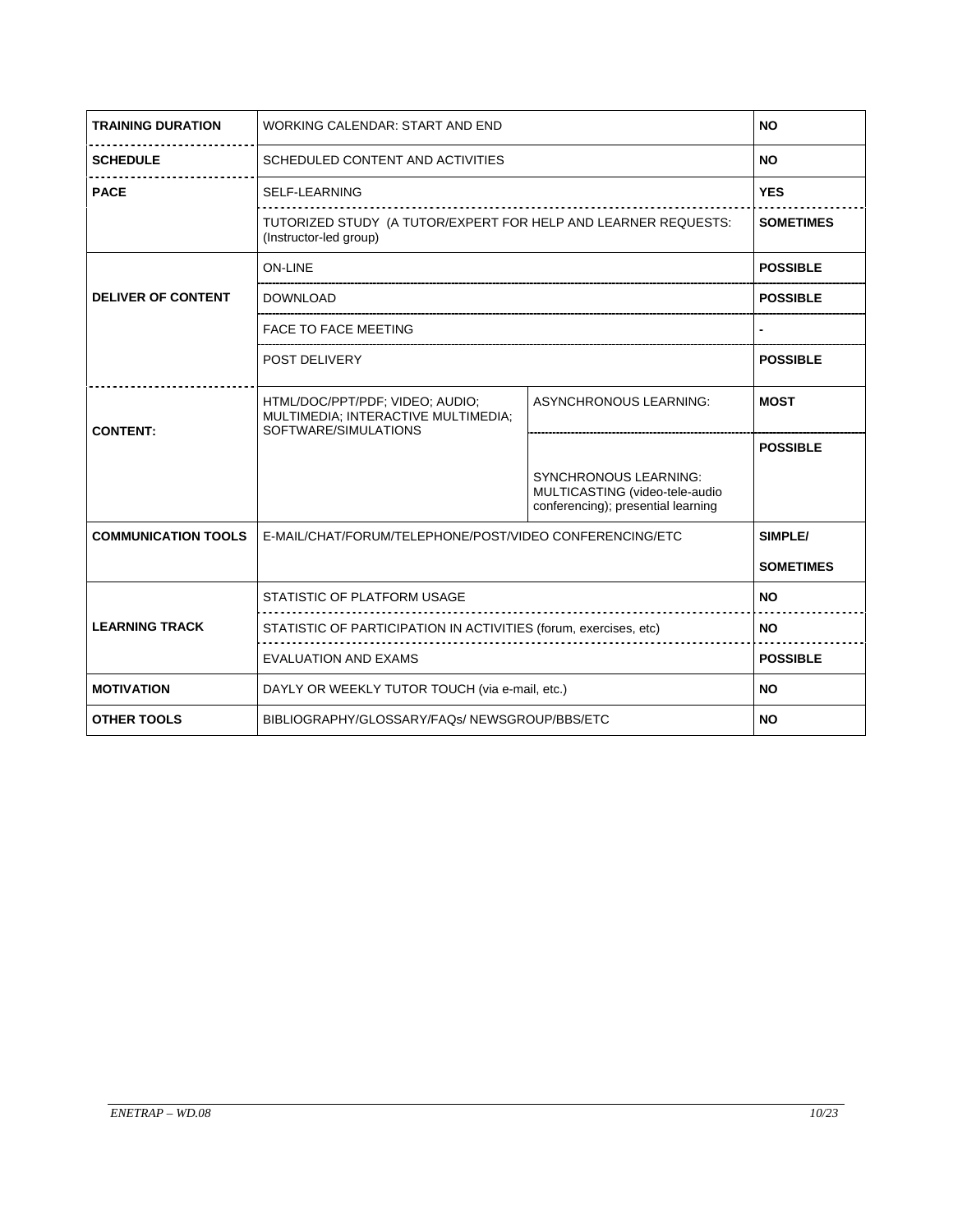## **MODEL B:** EDUCATIONAL METHODOLOGY FOR E-LEARNING/BLENDING LEARNING. (TABLE 4)

| <b>TRAINING DURATION</b>    | WORKING CALENDAR: START AND END                                                                   |                                                                                                      | <b>YES</b>              |
|-----------------------------|---------------------------------------------------------------------------------------------------|------------------------------------------------------------------------------------------------------|-------------------------|
| <b>SCHEDULE</b>             | SCHEDULED CONTENT AND ACTIVITIES                                                                  |                                                                                                      | <b>YES</b>              |
| <b>PACE</b>                 | <b>SELF-LEARNING</b>                                                                              |                                                                                                      | <b>YES</b>              |
|                             | TUTORIZED STUDY (A TUTOR/EXPERT FOR HELP AND LEARNER REQUESTS:<br>(Instructor-led group)          |                                                                                                      | <b>YES</b>              |
|                             | ON-LINE                                                                                           |                                                                                                      | <b>YES</b>              |
| <b>DELIVER OF CONTENT</b>   | DOWNLOAD                                                                                          |                                                                                                      | <b>YES</b>              |
|                             | <b>FACE TO FACE MEETING</b>                                                                       |                                                                                                      | <b>YES</b>              |
|                             | POST DELIVERY                                                                                     |                                                                                                      | <b>POSSIBLE</b>         |
| <b>CONTENT:</b>             | HTML/DOC/PPT/PDF; VIDEO; AUDIO;<br>MULTIMEDIA; INTERACTIVE<br>MULTIMEDIA;<br>SOFTWARE/SIMULATIONS | <b>ASYNCHRONOUS LEARNING:</b>                                                                        | YES/<br><b>POSSIBLE</b> |
|                             |                                                                                                   |                                                                                                      | YES/                    |
|                             |                                                                                                   | <b>SYNCHRONOUS LEARNING:</b><br>MULTICASTING (video-tele-audio<br>conferencing); presential learning | <b>POSSIBLE</b>         |
| <b>COMMUNICATION TOOLS</b>  | E-MAIL/CHAT/FORUM/TELEPHONE/POST/VIDEO CONFERENCING/ETC                                           |                                                                                                      | <b>YES</b>              |
|                             | STATISTIC OF PLATFORM USAGE                                                                       |                                                                                                      |                         |
| <b>LEARNING TRACK</b>       | STATISTIC OF PARTICIPATION IN ACTIVITIES (forum, exercises, etc)                                  |                                                                                                      | <b>YES</b>              |
| <b>EVALUATION AND EXAMS</b> |                                                                                                   |                                                                                                      |                         |
| <b>MOTIVATION</b>           | DAYLY OR WEEKLY TUTOR TOUCH (via e-mail, etc.)                                                    |                                                                                                      | <b>YES</b>              |
| <b>OTHER TOOLS</b>          | BIBLIOGRAPHY/GLOSSARY/FAQs/NEWSGROUP/BBS/ETC                                                      |                                                                                                      | <b>YES</b>              |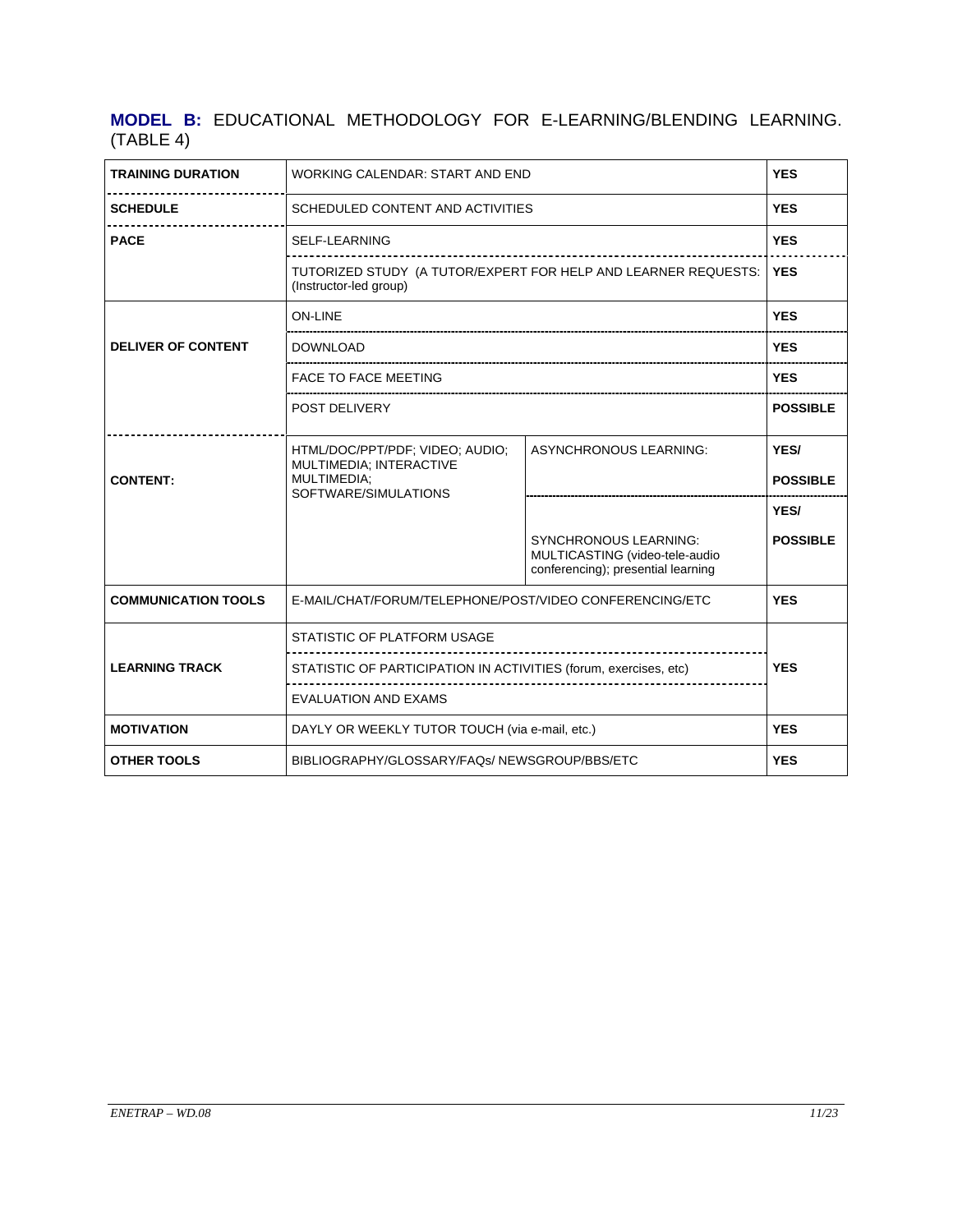| 1. Initial training:           | Exposed worker with a low level of<br>responsibility            | <b>MODEL A</b>   |
|--------------------------------|-----------------------------------------------------------------|------------------|
|                                | Exposed worker with a high level of<br>responsibility           | <b>MODEL B</b>   |
|                                | Qualified expert on RP                                          |                  |
|                                |                                                                 | <b>MODEL B</b>   |
| 2. Continuous training:        | Exposed worker with a low level of<br>responsibility            | <b>MODEL A</b>   |
|                                | Exposed worker with a high level of<br>responsibility           | <b>MODEL A/B</b> |
|                                | Qualified expert on RP                                          |                  |
|                                |                                                                 | <b>MODEL A/B</b> |
|                                | 3. On the job-training: training of a new practice or equipment |                  |
|                                |                                                                 | <b>MODEL A</b>   |
| 4. Information to stakeholders |                                                                 |                  |
|                                |                                                                 | <b>MODEL A</b>   |

Proposed options to adapt RP education and training to e-learning methodologies (TABLE 5)

Table 5 resumes the best option proposed to adapt RP education and training to the e-learning methodologies.

## **6. SPECIFIC REQUIREMENTS FOR RADIATION PROTECTION TRAINING**

Considering the changes in the E&T procedures and the importance of the ICT in this framework, the WP5 has made an effort to include these technologies in the Radiation Protection Education Systems stressing the links between practitioners and researchers in the field of e-learning.

For the specific field of RP, depending on the level, specialization, responsibility and type of training (initial, continuous, etc) of a particular teaching, e-learning could be a solution.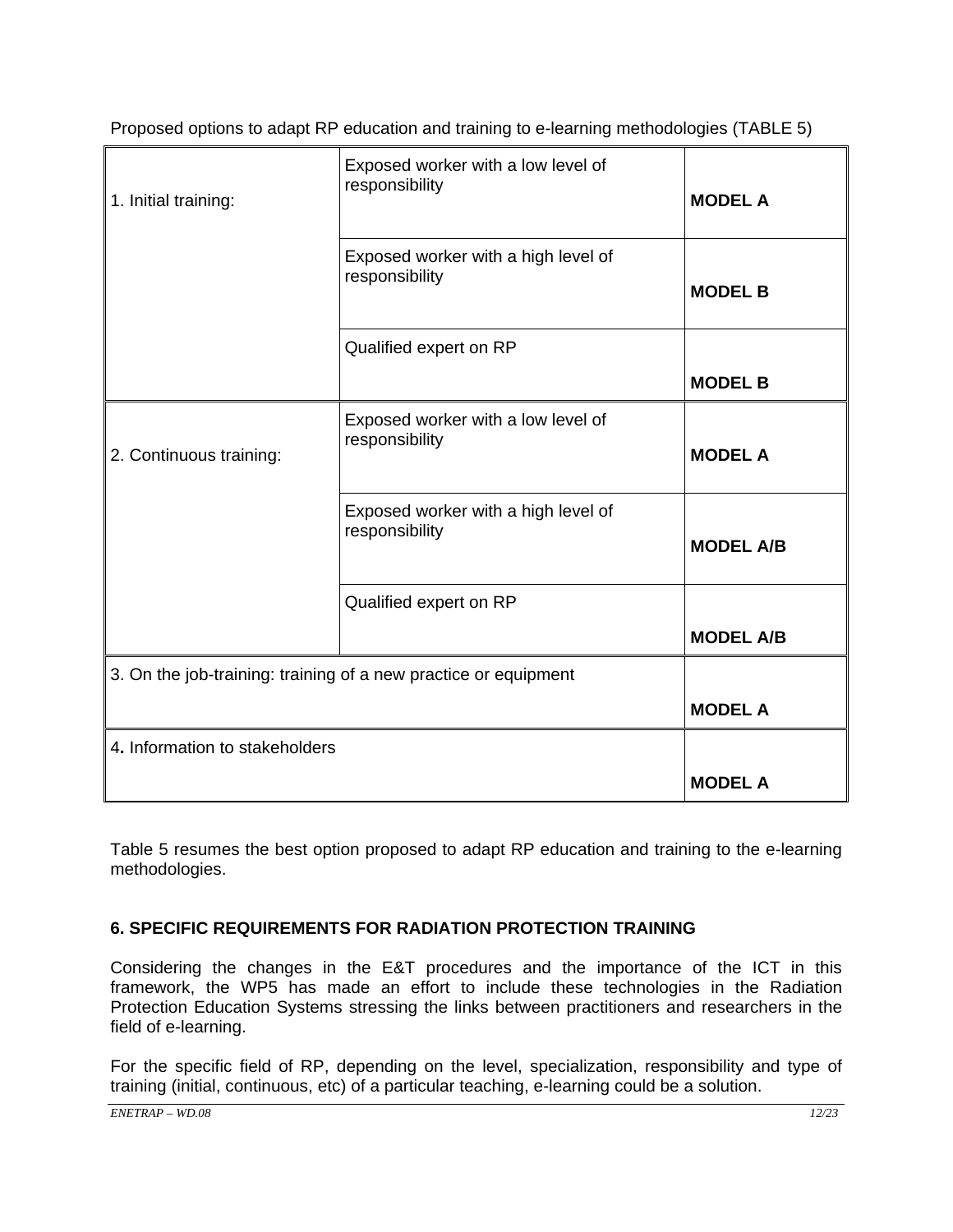The WP5 has been carried out a strategy plan in order to adapt RP education and training to elearning methodologies, taking into account the advantages and disadvantages of e-learning as well as the different RP training. In this sense, initial training and the unceasing maintenance of the level of competencies has to be available with such educational tools.

### **6.1 Keys for e-learning succeed**

To succeed in e-learning, a carefully and sensitively change from traditional teaching to elearning is necessary. An easy and friendly Virtual Learning Environment and good communication tools are essential. A synergy between educators, instructors, designers, curriculum developers, e-learning technologist, etc. is, then, critical to prepare the learning material for this specific training. The quality of the learning material is other important point to succeed. Finally, highly motivation of both trainers and learners is crucial.

E-learning also offers individualized instruction and can target specific needs. Additionally, synchronous e-learning is self-paced. Advanced learners are allowed to speed through or bypass instruction that is redundant while beginners slow their own progress through content.

## **Advantages of e-Learning to the Trainer or Organization and Learner (10)**

Some of the most outstanding advantages to the trainer or organization are:

- **Overcome barriers** place, pace, time
- **Wider participation** removing distance barrier
- **ICT support tools -** assistance for learning and physical disabilities
- **Tailor learning to individual needs:** Instant feedback, track student performance...
- **Increased retention** and application to the job averages an increase of 25 percent over traditional methods (11).
- **Empowerment:** students are in charge of their own learning
- flexibility
- **Consistent delivery** of content is possible with asynchronous, self-paced e-learning, easily up-to-date content
- **Consistent: same standardised set of materials**
- **Socio-inclusive:** relatively anonymous environment
- **Reduced overall cost** is the single most influential factor in adopting e-learning
- **Cost effective**: wider participation with same material
- **Expert knowledge** is communicated with good e-learning and knowledge management systems.
- **Proof of completion and certification,** essential elements of training initiatives, can be automated.
- **On-demand availability** enables students to complete training conveniently at off-hours or from home.
- **Self-pacing** for slow or quick learners reduces stress and increases satisfaction.
- **Interactivity** engages users, pushing them rather than pulling them through training.

### **Disadvantages**

In the negative aspects, e-learning is technology dependent. It is also strongly reliant on both learners and teachers IT (information and technology) skills. It is also reliant on the quality of the training material, the motivation and the human support (material and software). It does have limitations, among them:

- **Investment** required of e-learning
- **Technology issues** that play a factor include whether the existing technology infrastructure can accomplish the training goals.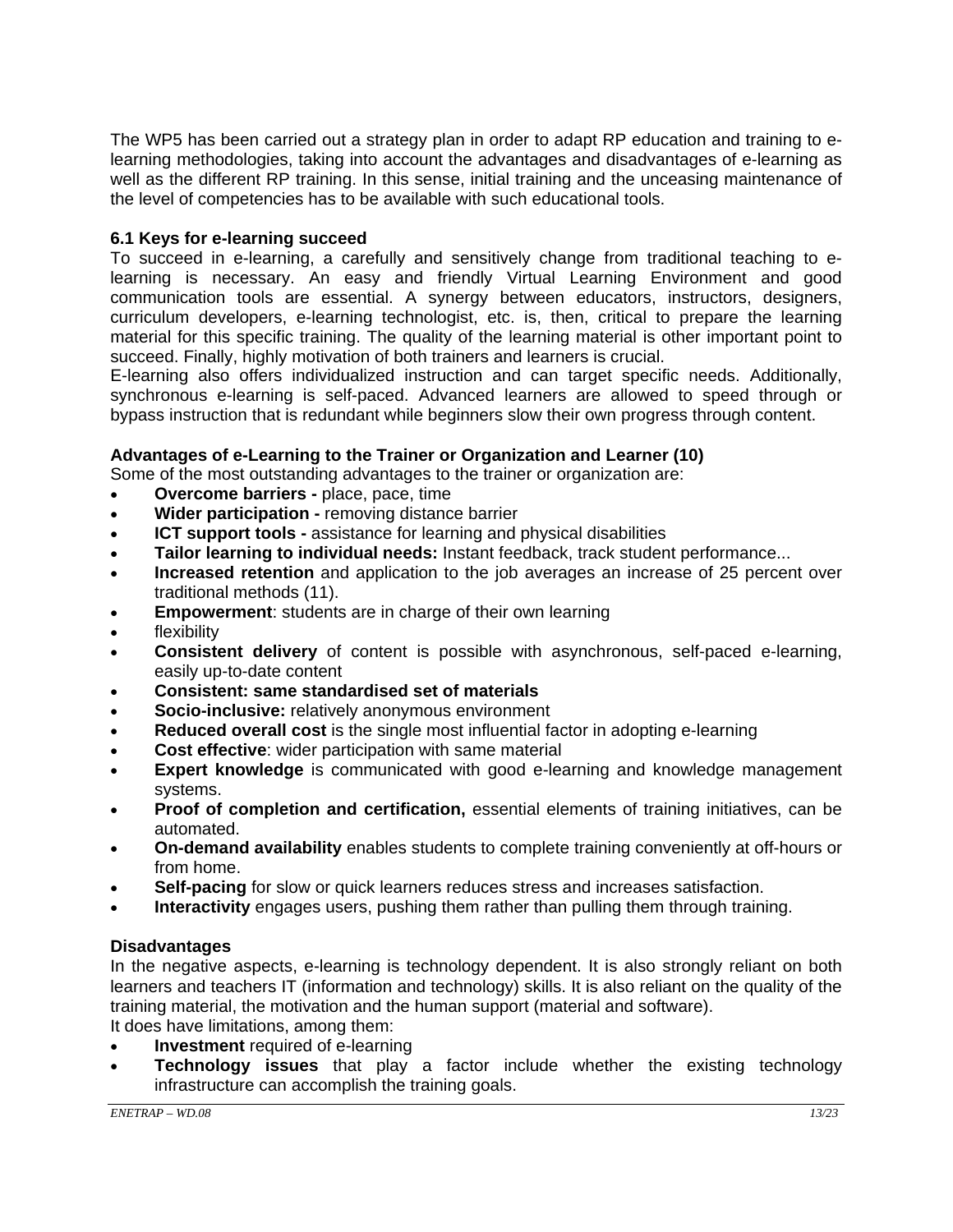## • **Cultural acceptance**

### **6.2 Strategy Plan for adapting Radiation Protection education and training to e-learning methodologies**

The **RP regulated training** could be classified in some groups considering the objective of the teaching. For each group, different level of learning should be taken into account in view of the tasks and responsibility to be trained.

1) Initial training:

- 1.1 Exposed worker with a low level of responsibility
- 1.2 Exposed worker with a high level of responsibility in a laboratory or radioactive installation (usually a license is required by the Regulatory Body as operator or supervisor)
- 1.3 Qualified expert on RP

2) Continuous training:

- 2.1 Exposed worker with a low level of responsibility
- 2.2 Exposed worker with a high level of responsibility
- 2.3 Qualified expert on RP
- 3) On the job training: training of a new practice or equipment
- 4) Information to stakeholders

For continuous training and training of basic concepts (initial training for exposed workers with a low level of responsibility), the first e-learning educational model analysed (model A, table 3) could be a good training tool. Students are in charge of their study (self-study) with multimedia content, which can include exercises and evaluations. Sometime, a tutor can be behind the educational material in order to complement and answer student requires. In order to train a specific RP practice (new technology, equipment, practice…) E-learning can support multimedia demonstrations and it can allow students to practice without exposure to ionising radiation and expensive equipments.

For the purpose of the ENETRAP project WP5 has considered that the combination face-to-face classroom and distance learning, named blending learning, is the best option for a high level RP education and training. We believe that using both options combined, education and training will be optimize in ways impossible in other formats.

In this sense, for the ERPC, blended learning should be the best option to offer a high quality, successful and complete training. Model B (table 4) will be the most adequate for ENETRAP objectives. In this model, teachers and tutors are always connected to the course to follow the learning process and complement the student's requirements.

Information to stakeholders can be offered by simple electronic tool as multimedia or interactive multimedia. Offering an information point, through web, etc, should be a good instrument to give clear, believable and complete information.

Model A and B are described in tables 3 and 4. Table 5 resumes the best option proposed to adapt RP education and training to the e-learning methodologies.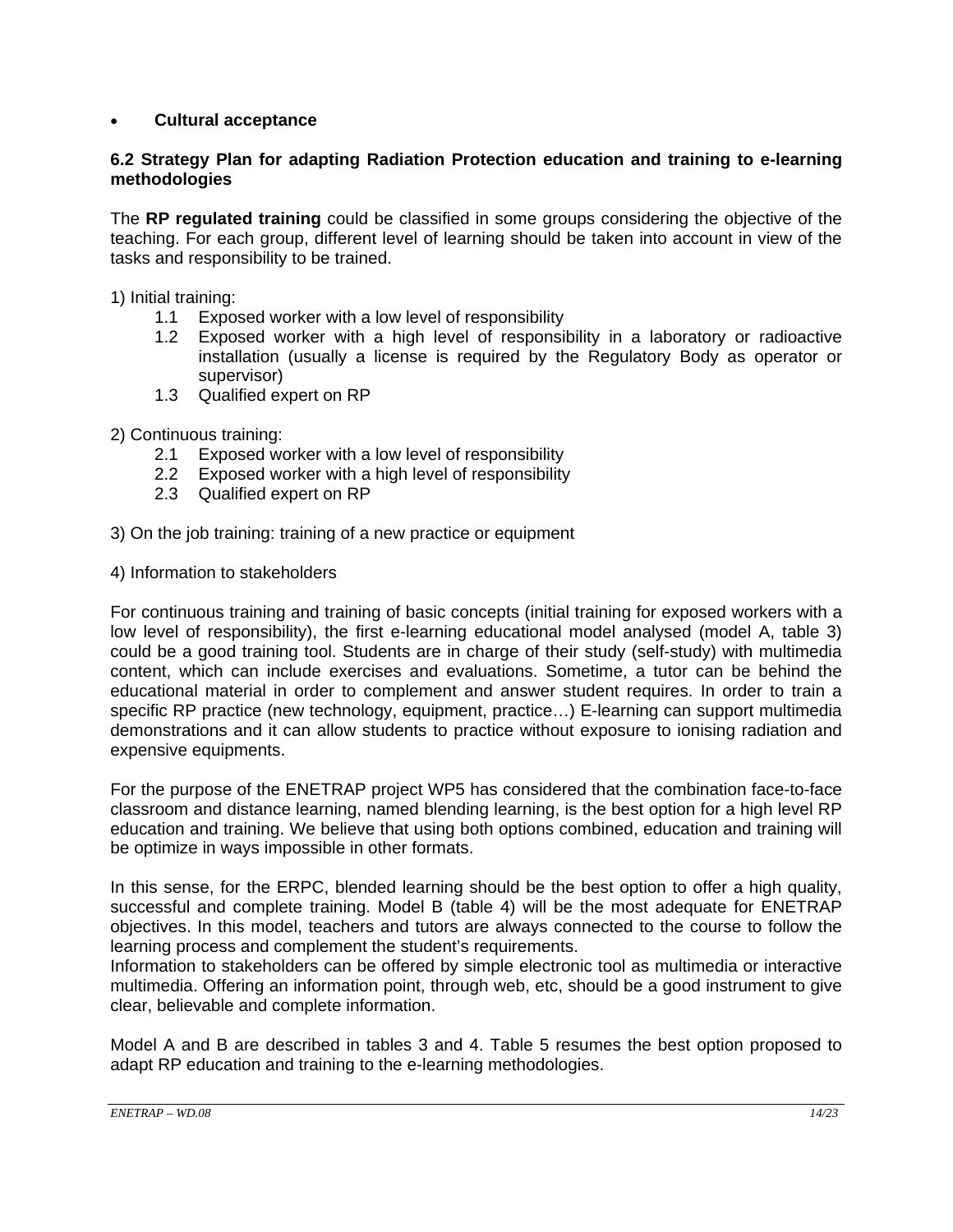## **7. RESULTS**

One of the starting points of the analysis to be successful in e-learning processes is to be carefully in the change from traditional teaching to e-learning or b-learning. An easy and friendly Virtual Learning Environment is essential. In this case the use of ODL methodologies have the potential to increase student learning outcomes.

For education and training in Radiation Protection in the framework of the ENETRAP project, the model of distance learning selected during the study is the b-learning approach. We consider this pedagogical model the best option for a postgraduate level in RP training. In this sense, for the ERPC blended learning should be the best option to offer a high quality, successful and complete training.

It should be take into account that learners should get practice using technology in a guided session and should have a support on technical details needed to start the course completion. During the course, the students are following up by lecturer's specialist in the subject of the module, which should work with the learners to apply the training skills, evaluate the training and analyse the course feedback.

To prepare the course we have determined the part of the curricula could be offered as elearning. We have designed the content based on the material supported by the lecturers of the previous ERPC, including exercises after the main concepts, questions, case studies and tests. The quality of the training package is one of the most important points for the training effectiveness.

### **7.1 REVIEW OF EXISTING TOOLS**

An exhaustive analysis of the existing RP distance courses and tools within the European Union Countries has been carried out in order to study the state of the art in RP education and training programmes in EU. For finding the training activities, one of the most obvious starting points has been the survey realized, the analysis of the main EU radiation Protection Organizations and the search engines.

Different types of e-learning courses and distance learning models have been investigated and as a result, the information has been settled on a matrix of tools in RP. Five groups of learning tools have been considered such as downloadable material, b-Learning, e-Learning, Thematic Portal and Traditional distance learning.

In this survey, we have detected 22 training courses, mainly addressed to health professionals. The results show a prevalence of e-learning methodologies over traditional distance learning, which is still being use by some Learning Institutions.

Over 29 of the websites investigated provide downloadable training material based on the net. This material is available in different formats such as pdf, html, CD- Rom, multimedia, etc. Most of them addressed to health professionals or sanitarian staff and these institutions usually deliver it free.

One of the most interesting tools detected is a web portal for E&T in RP, NUCLEONICA (12). It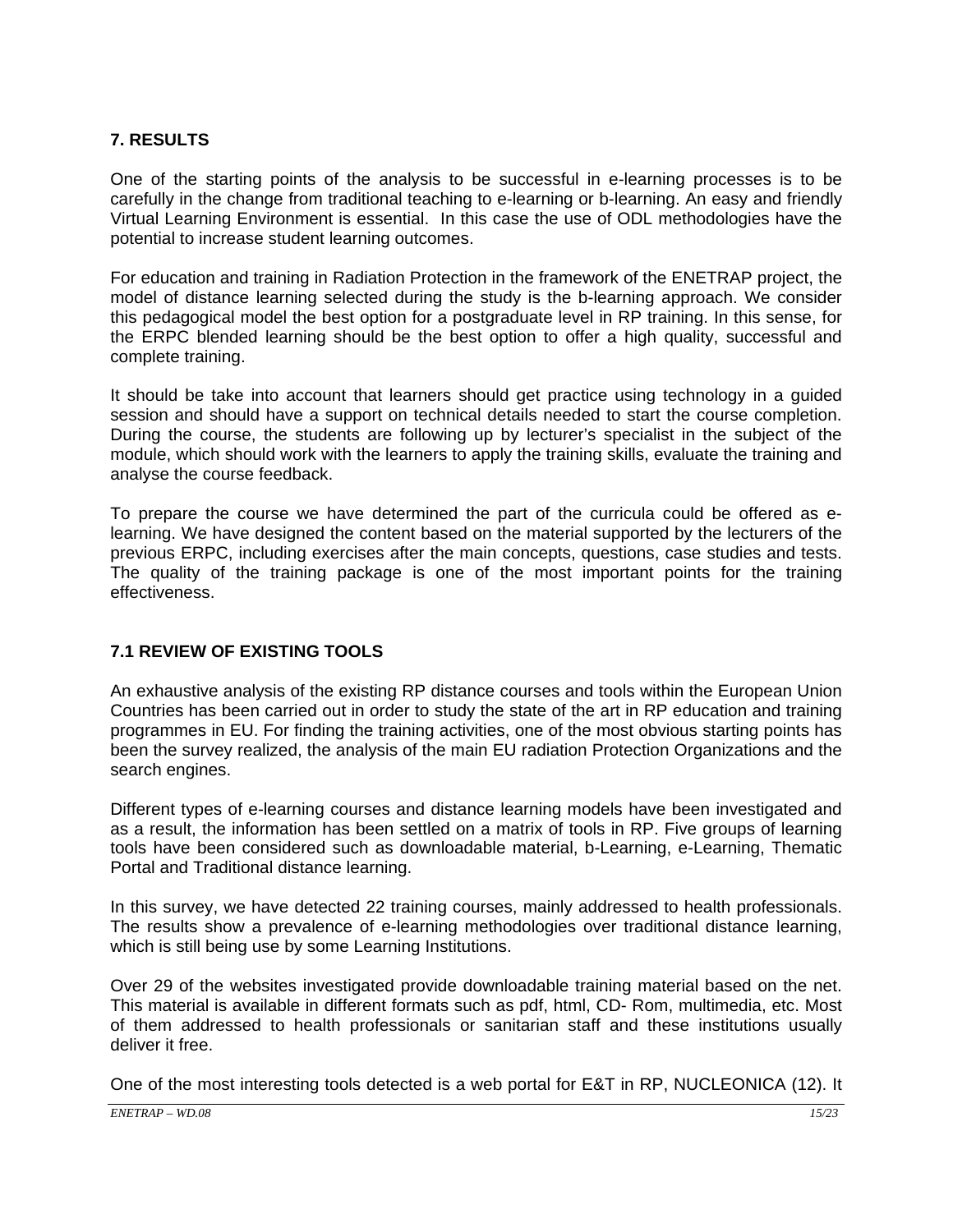is a new nuclear science web portal from the European Commission's Joint Research Centre (Institute for Transuranium Elements in Karlsruhe, Germany). The portal provides a customisable, integrated environment and collaboration platform for the nuclear sciences using the latest internet "Web 2.0" dynamic technology. NUCLEONICA is aimed at professionals, academics and students working with radionuclides in fields as diverse as the life sciences (e.g. biology, medicine, agriculture), the earth sciences (geology, meteorology, environmental science) and the more traditional disciplines such as nuclear power, health physics and radiation protection, nuclear and radiochemistry, and astrophysics.

It is also used as a knowledge management tool to preserve nuclear knowledge built up over many decades by creating modern web-based versions of so-called legacy computer codes.

NUCLEONICA provides "software as a service" on the web rather than through installed software, adding a greater level of stability and security and avoiding version compatibility and update problems. In addition, all NUCLEONICA's web applications are browser and operating system independent and can therefore be accessed by most web browsers. (See figure 2)

The Portal is particularly suitable for E&T in the field of RP. It is currently being used by the European Commission's Joint Research Centre for education and training purposes.

| My Preferences<br>Assications       |                                           | -0.HK                                    |
|-------------------------------------|-------------------------------------------|------------------------------------------|
| > Nuclide Chart                     | <b>Application Centre</b>                 | Welcome, Joe                             |
|                                     | <b>IF Mags Activity Calculator</b>        | <b>Bot Preterences</b><br>Administration |
|                                     | <b>In Decay Engine</b>                    | > My Last Huckdow                        |
| and of the local state of the       | M Dosimetry & Shielding                   | 36 73 Tall@m                             |
|                                     | <b>*</b> Frange II. Stopping Power        | 38 72 HHTM                               |
| Nuclide Explorer                    | <b>WINDER</b>                             | 38 72 let78                              |
|                                     | 36 Universal Nuclide Chart                | 38 73 Ta778                              |
|                                     | <b>*</b> Transport & Packaging            | 86 73 Ten Bt                             |
|                                     | <b>39 Nuclide midures</b>                 | D View all                               |
| * Actual Chart, Kwismhe             | a Nucleonica Scripting                    | > My Huckley Libraries                   |
|                                     | > Library creation for 3rd party software | No nucleir midures selected yet          |
| > Search                            |                                           | » My Mirmangers                          |
| Seatch.                             | > Data Centre                             | No messages for you at the moment        |
|                                     | <b>36 Nuclear Constants</b>               | k Gaar Alecta                            |
| JEF-2.2 (Decey Data, Fisson Vields) | <b>36 Nuclide Datasheets</b>              | No slerts at the moment                  |
| ICRP (Effective Does Confirments)   | 36 Nuclide Derived Data                   |                                          |
| Firestone (Decay Data)              | <b>38 Average Cross Sections</b>          |                                          |
| Prompt wild delayed gammag          | <b>3</b> Flosion Welds                    |                                          |
|                                     | > Knowledge Centre                        |                                          |
|                                     | <b>10 Nuclear Media Monitor</b>           |                                          |
|                                     | <b>W</b> Article database                 |                                          |
|                                     | <b>M: Wieblinka</b>                       |                                          |
|                                     | In Element Information                    |                                          |

Fig.2. NUCLEONICA nuclear science web portal with personalised entry page

In the Annex 2, the total survey already done is showed.

## **7.2 MOODLE: THE SELECTED PLATFORM**

As a result of the e-learning platform evaluation, MOODLE the open platform developed by the University of Technology of Perth Australia, under the Gnu Public license has been the chosen platform for the ENETRAP project. The selection has been based on the following features:

simple and intuitive interface,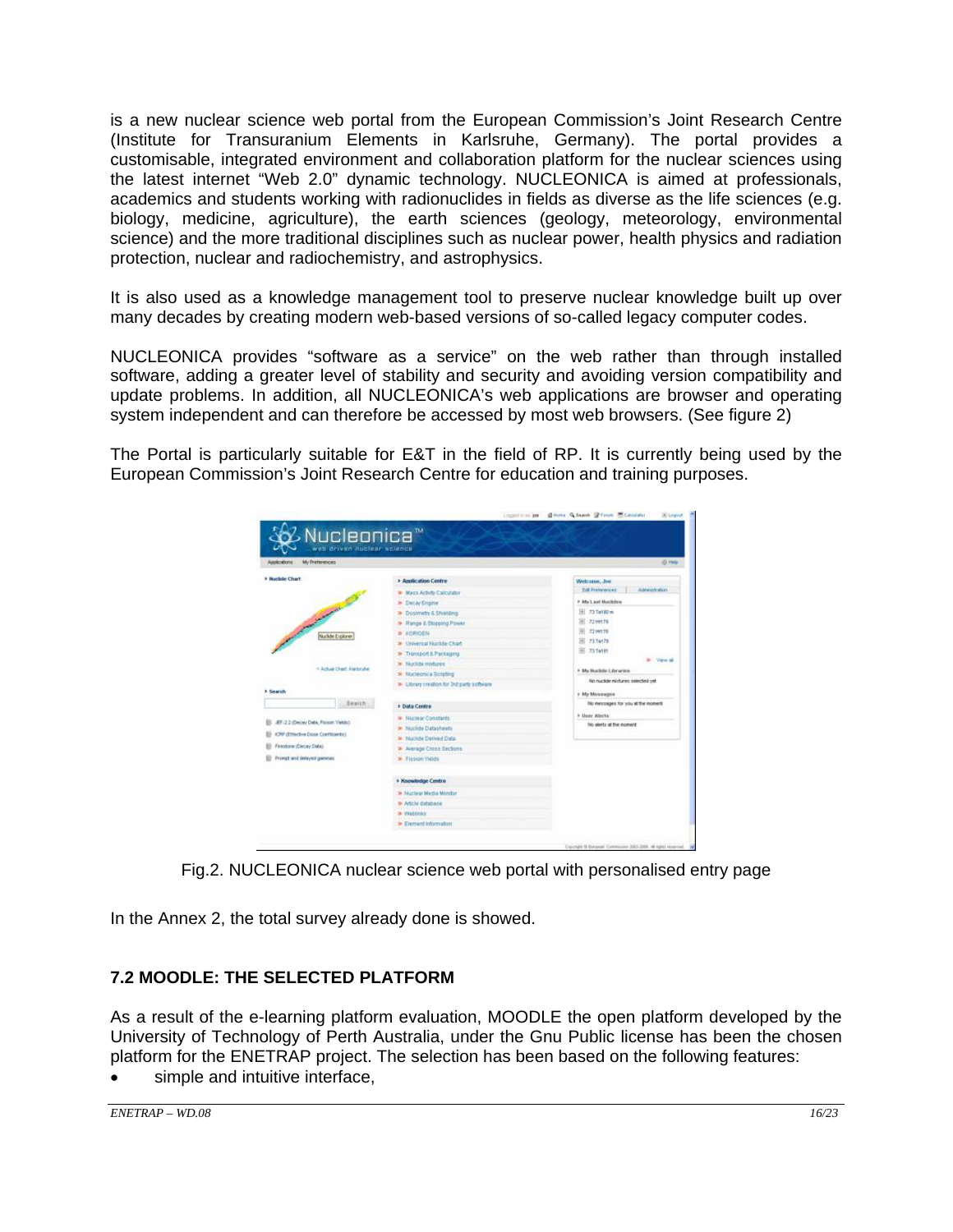- powerful (great number of users),
- plenty of activities for learners, not only related to communication,
- compatibility with SCORM,
- statistical register of learners access,
- Multilanguage package for 34 languages,
- files loading by means of a web interface for teachers and learners,
- creation of html contents directly on the platform
- evaluative tools
- provided freely as Open Source software

After the implantation Plan, the Moodle platform is actually installed in the CIEMAT server, the access is open to all the participants in the ENETRAP Project and it' s hosting the pilot module of ERPC which includes the e-learning methodologies. It could be visited in:

#### **http://elearning.ciemat.es:4444**

Using **mmarco**, as user name and password.

## **7.3 ERPC PILOT SESSION: "Interaction of Radiation with Matter".**

Using a blended approach, after determine the general aspects of nuclear physics, is the best option for the ERPC curriculum available to be virtualized. WP5, taking into account the previous results, have developed an on-line pilot RP session based on educational model B and supported by MOODLE. This session was prepared in order to be included in the delivery of a pilot session for a revised ERPC.

The chosen topic for the e-module is "Interaction of Radiation with Matter".

The on-line pilot RP session is based on a high quality material provide by the lecturers from different European organizations.

This initiative requires a planned and well supported approach that includes a theory-based instructional model, course development assistance, learner support and ongoing formative assessment. All the learning activities and assessments that make up the course should be clearly related to the Learning Outcomes of the course.

A high level of motivation stressed on the communication tools and a continuous tracking of the student is developed through exercises and evaluations.

Content can be followed via Internet and it can be downloaded as PDF or html format. For the pilot session, three types of exercises are available: numerical questions, short-answer questions and problems. A calendar with objectives and tasks distributed in time has been well defined.

Some communication tools as forum, chat, email, etc are accessible. The teacher has to motivate and track the learner study.

A final evaluation of the knowledge acquired has to be carried out. In figures 3 and 4, the virtual learning environment and the different tools offered in the developed on- line pilot RP session of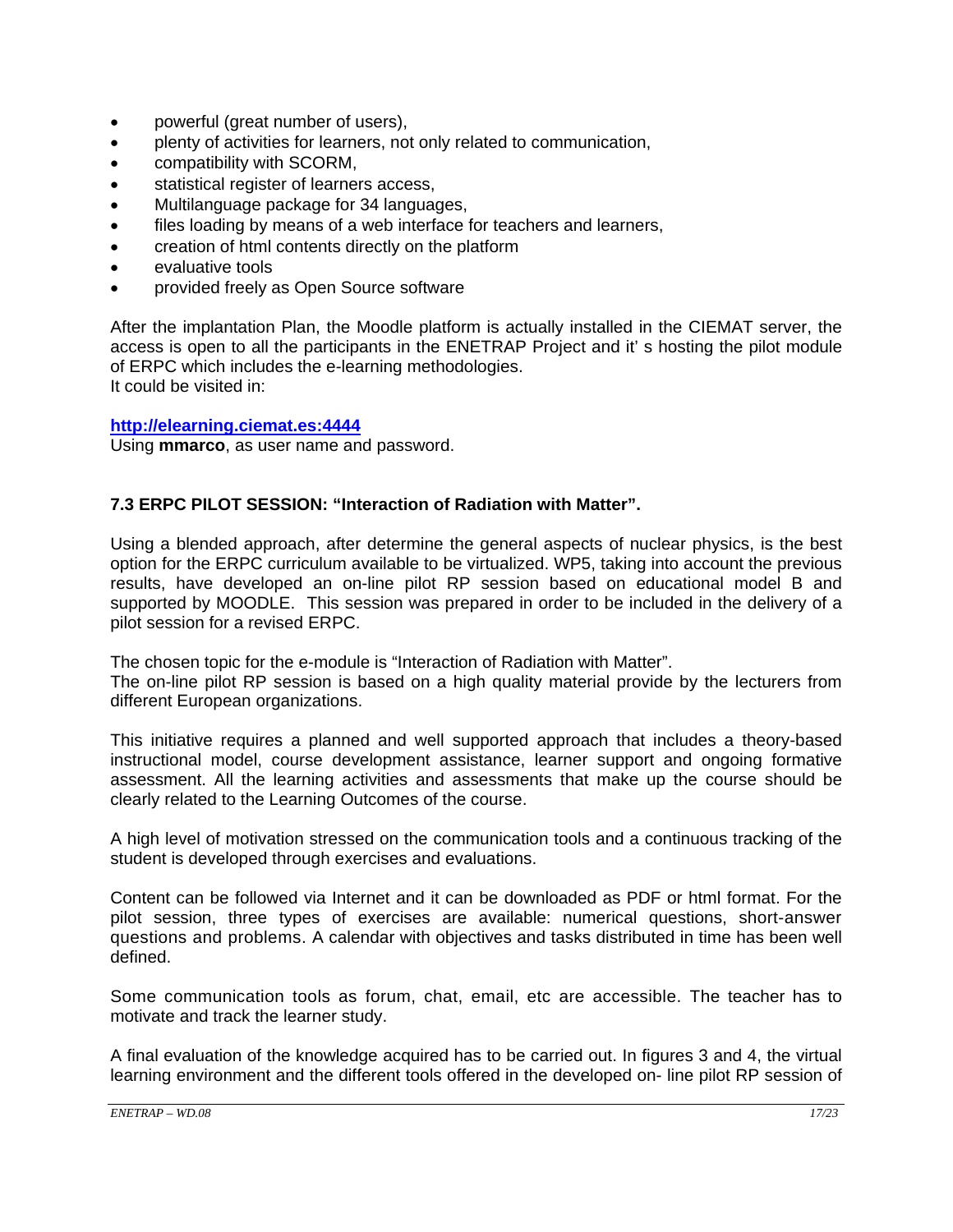the specific matter "Interaction of Radiation with Matter" are showed.



## Fig. 3. Pilot session: Virtual Learning Environment

(Moodle Platform and module developed)



Fig. 4. Pilot session: Exercises using standards BD's.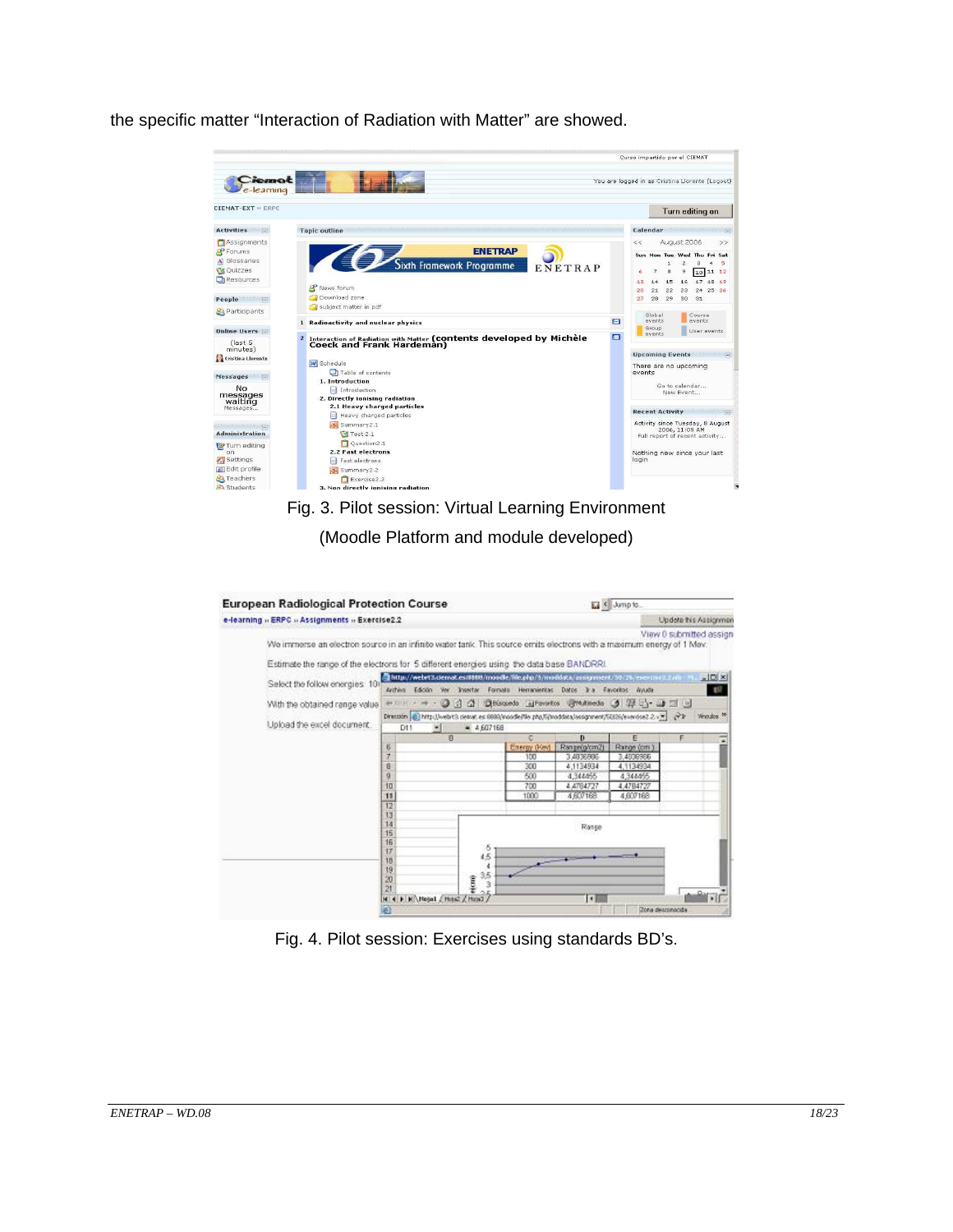### **8. CONCLUSIONS**

ODL is a very useful education and training system, which provides an integrated infrastructure complementary to the training based on classroom. It could be a powerful tool to support the innovations in the education and training world. They can contribute to create an active learning mode and a creative organization in the educational process. This training is more and more demanded because of the increased convenience and flexibility.

The promotion and implementation of e-learning in the specific field of RP in the European Union increases the participation because of the easier access to the training (anyplace), the less costs, avoiding travelling and stays, and the compatibility of working and training (any pace, anytime). This wider participation also decreases costs to organiser in a long-term. In addition, e-learning standardises training in all EU, offering the same material prepared by professionals who can be in different countries, and facilitating its updating. E-learning also favours student/professional relationship and experts in the EU. On the other hand, RP e-learning allows simulations and practical exercises without ionising radiation exposures, which contributes to promote the ALARA criteria. Therefore e-learning could be used to develop RP courses offering high quality material and relevant education tools.

Depending on the level, specialization, responsibility and type of training (initial, continuous, etc) of a particular RP teaching, e-learning can be a solution, offered as a self-learning with a basic communication tool or as a more complete teaching based on a combination of both presence and distance learning.

For continuous training and training of basic concepts, the first e-learning educational model analysed (model A) could be a good training tool. Students are in charge of their study (selflearning) with multimedia content which can include exercises and evaluations. Sometime, a tutor can be behind the educational material in order to complement and answer student requires. For postgraduate courses WP5 suggest the use of model B, the second mode analyzed.

An evaluation of the e-learning educational methodologies and existing e-learning platforms has been carried out. As an example of the e-learning potentialities, an e-learning pilot session focussed on "Interaction of Radiation with Matter" has being developed with MOODLE platform. The methodology selected is based on a high quality material, a high level of motivation stressed on the communication tools and a continuous tracking of the student performance through exercises and evaluations.

The pro's and con's of e-learning vary depending on program goals, target audience and organizational infrastructure and culture. But it is unarguable that e-learning is rapidly growing as form of training delivery and most are finding that the clear benefits to e-learning will guarantee it a role in their overall learning strategy.

## **9. REFERENCES**

- 1. 96/29/Euratom Directive. BSS protection of the health of workers and the general public against the dangers arising from ionizing radiation. E.C. L-159 vol.39; Comunicación 98/C 133/03.
- 2. UNESCO, "open and distance learning: trends, policy and strategy considerations", Paris, 2002.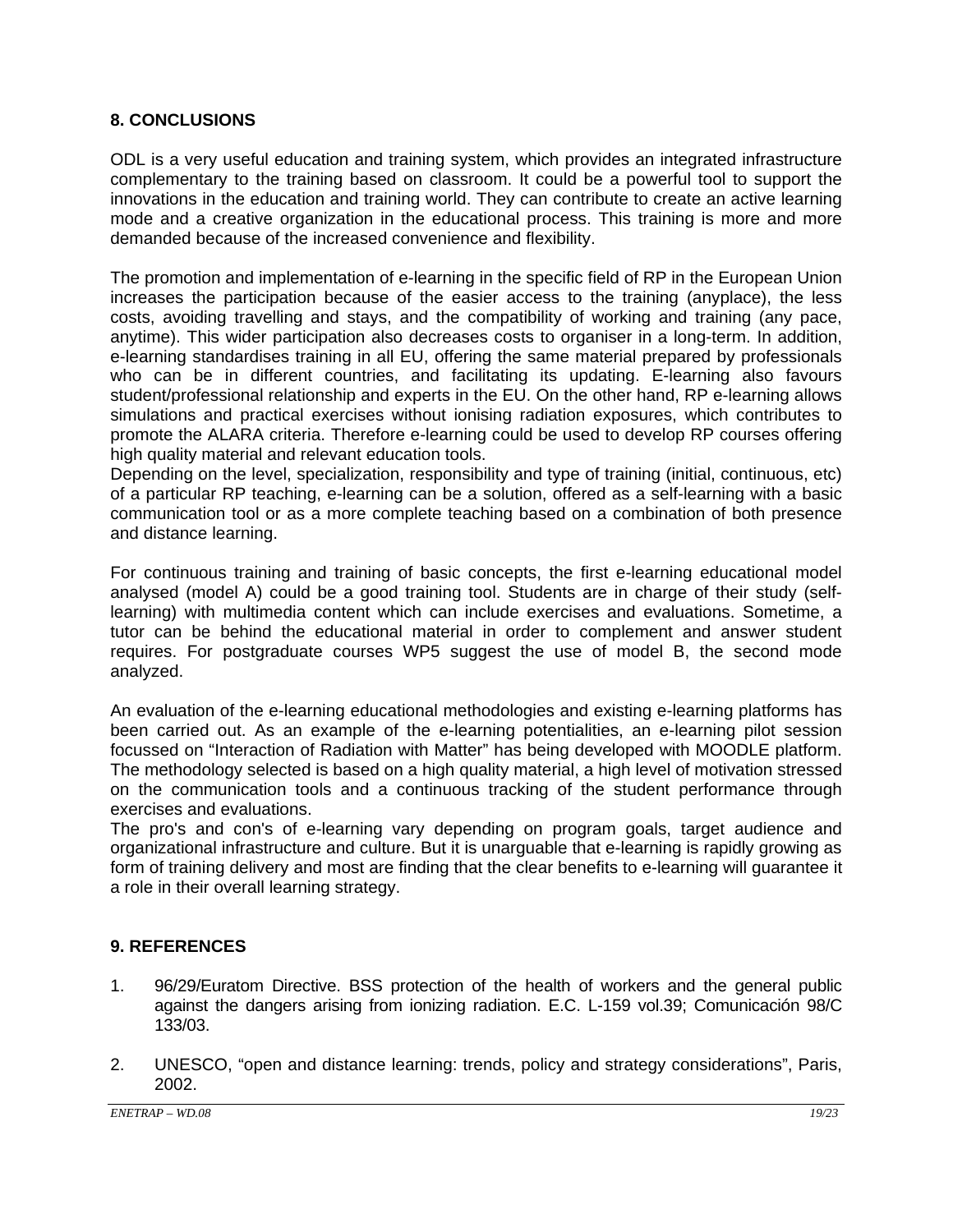- 3. Blended learning. Educase; ECAR-Research Bulletin vol. (7) 2004
- 4. COMISIÓN DE LAS COMUNIDADES EUROPEAS, 318 final; Comunicación de la Comisión: e-learning. Concebir la educación del futuro, Bruselas, 2000.
- 5. Communication from the Commission to the Council, the European Parliament, the economic and social committee and the committee of the regions. Action Plan Europe 2005: An information society for all. COM(2002) 263 final; European Council, 21/22 June 2002.
- 6. Studies in the Context of the E-learning Initiative: Virtual Models of European Universities (Lot 1). Draft Final Report to the EU Commission, DG Education & Culture. February 2004
- 7. DECISION NO 456/2005/EC OF THE EUROPEAN PARLIAMENT AND OF THE COUNCIL (9 March 2005) establishing a multiannual Community programme to make digital content in Europe more accessible, usable and exploitable
- 8. Centro de educación y nuevas tecnologías de la UJI, servicio de informática y departamento del rectorado, "Selección de un entorno virtual de enseñanza/aprendizaje de código fuente abierto para la Universidad Jaume I", Universidad Jaume I, 2004
- 9. KHAN, B. H. "A framework for e-Learning". e-learning magazine, December, 2001
- 10. The Benefits and Drawbacks of e-Learning; Kevin Kruse, 2004.
- 11. E-learning study, J.D. Fletcher (*Multimedia Review),* Spring 1991.
- 12. NUCLEONICA (www.nucleonica.net) For further information, contact: Dr. Joseph Magill (Joseph.Magill@ec.europa.eu )

### **10. PARTICIPANTS**

The Research Centre for Energy, Environment and Technology CIEMAT. Spain

Marisa Marco Arbolí. WP5 coordinator.

Mónica Rodríguez Suárez.

Carlos González Giralda.

Almudena Bailador Ferreras.

Cristina Llorente Herranz.

Lara de Diego Chica.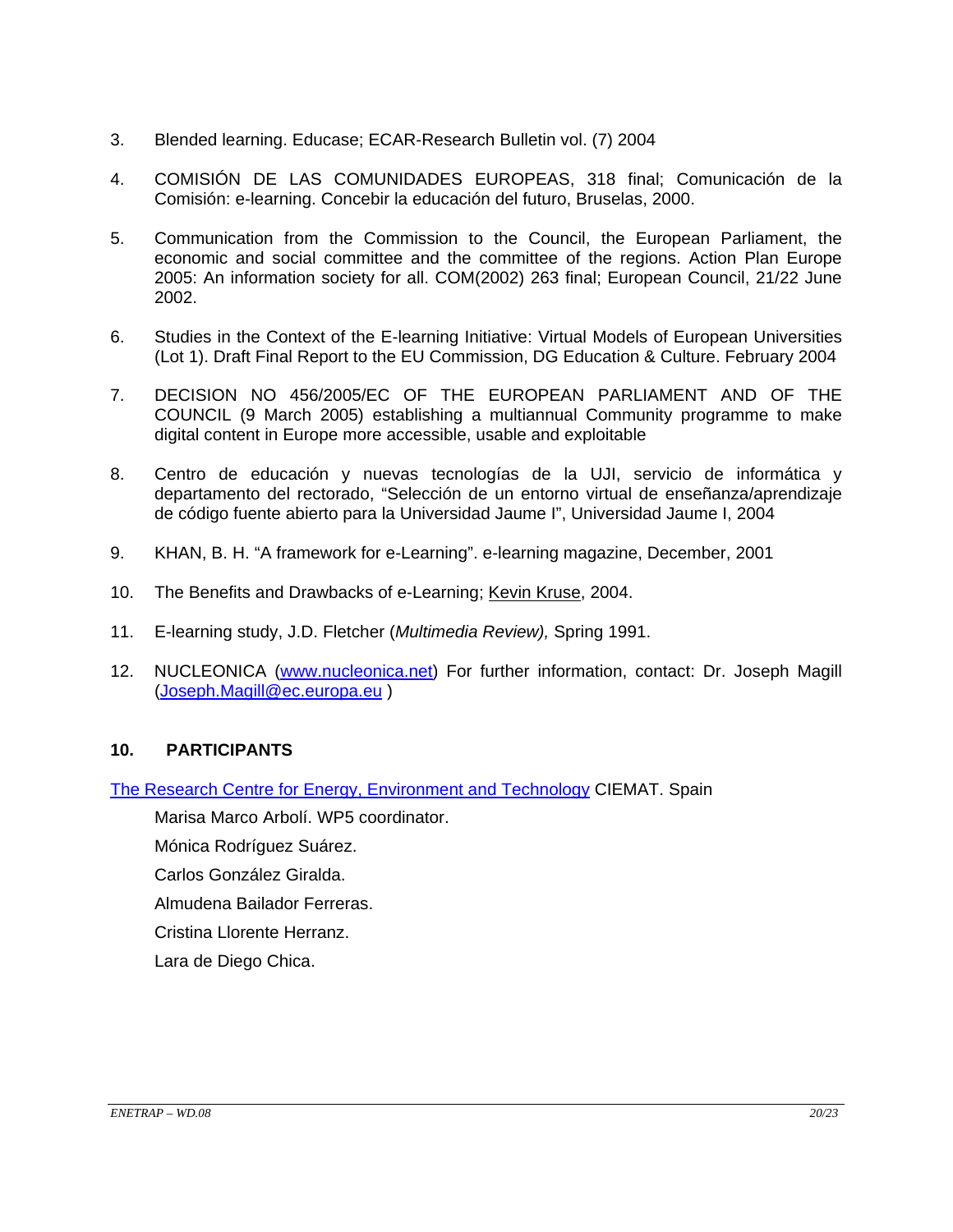## The Institute for Nuclear Sciences and Technology INSTN. France

Paul Livolsi.

Cecile Etard.

Federal Office for Radiation Protection (Bundesamt für Strahlenschutz) BfS. Germany Annemarie Schmitt-Hannig.

**North Highland College NHC. Scotland** Jacky MacMillan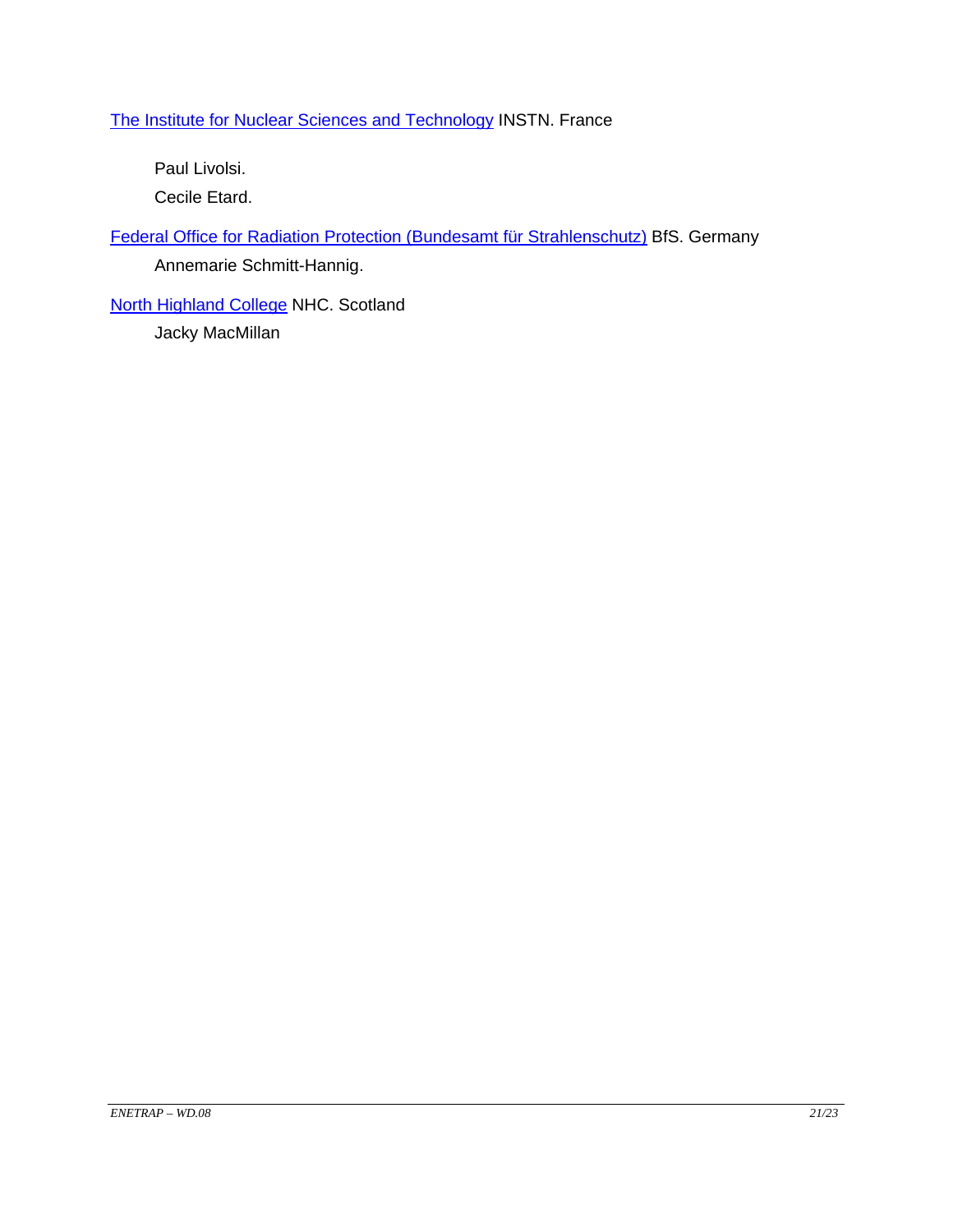#### **Annex 1: GLOSSARY:**

#### **Accreditation**

The recognition or certification of an institution that has been reviewed and meets specific measures of quality.

#### **Asynchronous Learning**

Learning where people are not online at the same time and interaction does not occur without a time delay, allowing people to participate on their schedules. Examples are email, discussion groups, and self-paced courses delivered via Internet or CD-ROM.

#### **Audio Conferencing**

Voice-only-connection between three or more locations.

#### **BBS (bulletin board system)**

A system maintained by a host computer for posting information, carrying on discussions, uploading and downloading files, chatting, and other online services. BBSs are generally created for a specific group of users and are usually topic-specific.

#### **CD-ROM (compact disk read-only memory)**

An electronic data storage medium that uses optical technology for storing and playing back audio, video, text, and other information in digital form.

#### **Certification**

A valued credential awarded in several fields that proves competency upon satisfactory demonstration of particular knowledge and skills.

#### **Chat**

An online, real-time interactive communication method using text to send and receive instant messages

#### **Email**

Short for electronic mail; primarily text messages sent between two computers.

#### **FAQ (frequently asked questions)**

Highly useful, a list of common questions about a particular topic, product, or service directed primarily at new users.

#### **HTML (Hypertext Markup Language)**

Computer code used to structure text and images for viewing with a browser.

#### **Interactive multimedia**

Allows two-way interaction with multimedia course material, another computer, or another user with direct response to the input, as opposed to one-way communication from TV, video, and other non-responsive media. Interactive attributes commonly include data or text entry, mouse input, touch screens, voice commands, video capture, and real-time interaction.

#### **Managed Learning Environment (MLE)**

Is used to include the whole range of information systems and processes of a college (including